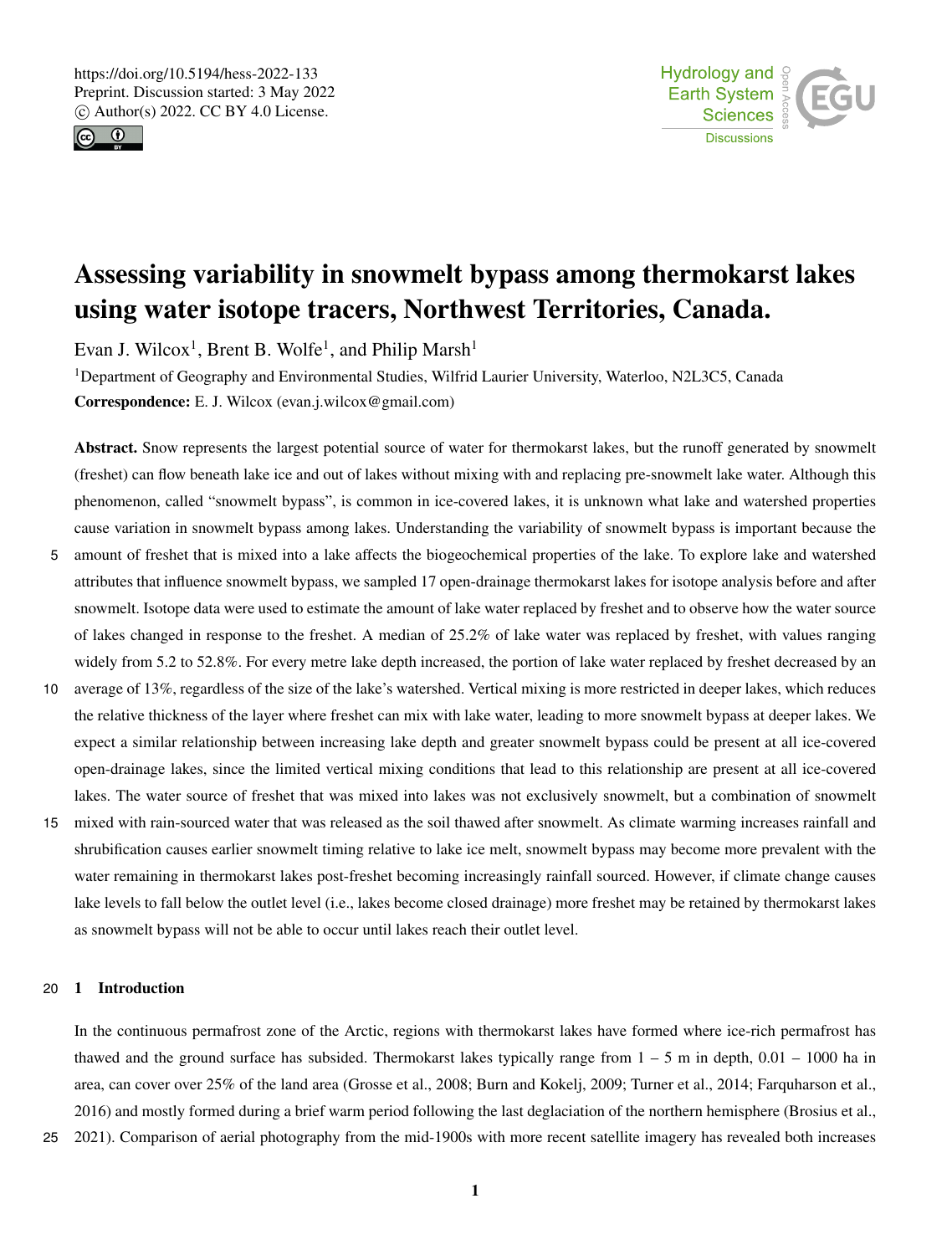



**<4°C**

**(more dense)**

and decreases in thermokarst lake area and number (Smith et al., 2005; Plug et al., 2008; Marsh et al., 2009; Jones et al., 2011; Finger Higgens et al., 2019). These changes are partially attributed to shifting thermokarst lake water balances: increased air temperatures (Woo et al., 2008), longer ice-free seasons (Surdu et al., 2014; Arp et al., 2015), permafrost thaw (Walvoord and Kurylyk, 2016), and shrub expansion leading to increased transpiration (Myers-Smith et al., 2011) and interception (Zwieback 30 et al., 2019), all cause less inflow and more water to evaporate from thermokarst lakes. Contrarily, increasing precipitation can

lead to more inflow to lakes, offsetting any rise in evaporation, interception and transpiration (Walsh et al., 2011; Stuefer et al.,

2017; Box et al., 2019; MacDonald et al., 2021). **Lake Ice Runoff mixed with lake water Freshet Runoff (~0°C) Outflow** *Limited to no mixing* **~0°C (less dense) Ice stops wind-driven mixing**<br>Exercise the state of the straight *Water Temperature:*

Figure 1. A conceptual cross-section of a open-drainage lake when freshet has begun. Freshet initially flows into the lake at the edge where lake ice has melted. A layer of snowmelt runoff mixed with lake water then remains buoyant on top of the warmer lake water, before flowing through the outlet (i.e., 'snowmelt bypass'). Limited mixing occurs due to density differences between runoff and deeper lake water, and the lack of wind-driven mixing due to the presence of lake ice.

**Pre-Snowmelt Lake Water**

Runoff generated by snowmelt in lake watersheds represents a large potential water source for lakes, as snowfall comprises 40 to 80% of total precipitation in the Arctic (Bintanja and Andry, 2017). When snow melts in spring, the flow of runoff 35 into lakes (freshet) generally results in the highest lake levels of the year (Woo, 1980; Roulet and Woo, 1988; Hardy, 1996; Pohl et al., 2009). When freshet is low, thermokarst lakes are prone to desiccation (Bouchard et al., 2013; Marsh and Bigras, 1988; Marsh and Lesack, 1996). It is a reasonable expectation that lakes which receive more freshet will also contain more freshet by the end of the snowmelt if they remain below their outlet level (i.e., closed-drainage lakes). However, for icecovered lakes at or near their outlet level (i.e., open-drainage lakes), freshet may flow into and out of a lake without mixing 40 with and replacing the pre-freshet lake water, resulting in "snowmelt bypass" (Bergmann and Welch, 1985) (Figure 1). While

lake ice inhibits wind-driven mixing of lake water, the cooler, less dense freshet  $(\sim 0^{\circ}C)$  cannot mix with the deeper, warmer, and denser lake waters  $(\leq 4 \degree C)$ . As a result, freshet water will flow into and out of a open-drainage lake without replacing the deeper, pre-snowmelt lake water until vertical mixing within the lake begins, which is initiated by the warming of lake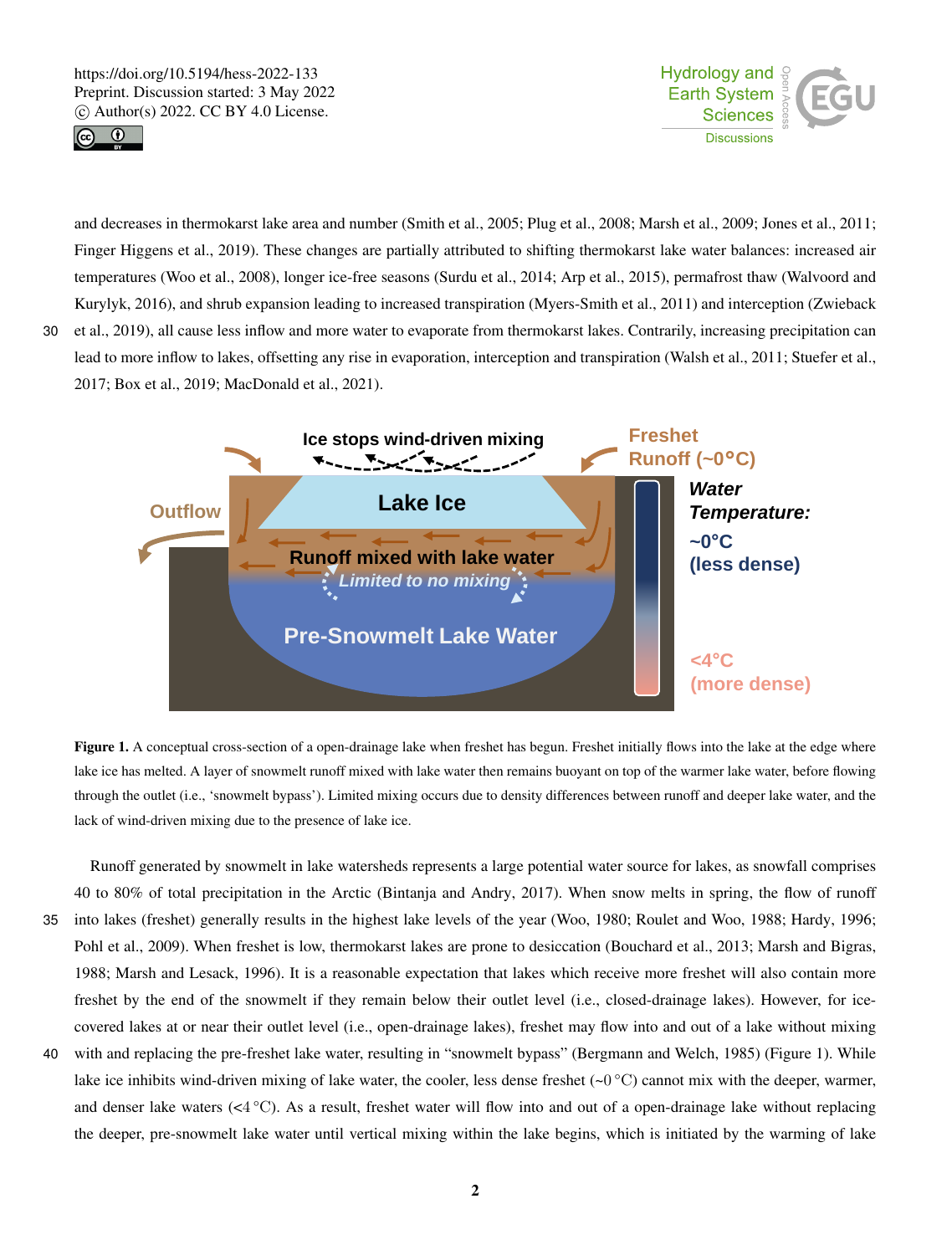



waters from solar radiation penetrating through snow-free ice, and wind-driven mixing after the lake becomes ice-free (Cortés 45 and MacIntyre, 2020). Snowmelt bypass is a common occurrence that has been observed in a wide variety of ice-covered open-drainage lakes around the world (Henriksen and Wright, 1977; Jeffries et al., 1979; Hendrey et al., 1980; Bergmann and Welch, 1985; Schiff and English, 1988; Edwards and McAndrews, 1989; Cortés et al., 2017). Although previous studies have established the mechanisms and conditions that cause snowmelt bypass, no studies have examined how lake and watershed characteristics affect snowmelt bypass. Understanding the factors that influence the amount of freshet retained by thermokarst 50 lakes is important because of subsequent influence on lake water pH, nutrient composition, and suspended sediment (Henriksen and Wright, 1977; Marsh and Pomeroy, 1999; Finlay et al., 2006; Balasubramaniam et al., 2015).

In this study, we determine factors influencing the magnitude of snowmelt bypass for 17 open-drainage thermokarst lakes in the lake-rich tundra uplands east of the Mackenzie Delta in the Northwest Territories, Canada, during the freshet of 2018. This area contains thousands of thermokarst lakes that constitute up to 25% of the landscape and have changed in area and

55 number during the past several decades in response to changing precipitation and permafrost thaw (Plug et al., 2008; Marsh et al., 2009). We applied isotope methods to estimate the proportion of lake water replaced by freshet during spring 2018 and evaluated relations between lake and watershed characteristics and the proportion of lake water replaced by freshet. Isotope tracers were also used to assess whether the freshet is sourced solely from snowmelt, or if other water sources contributed to freshet.

### 60 2 Study Area

The 17 studied lakes are situated in the taiga-tundra uplands east of the Mackenzie Delta, in the northwest region of the Northwest Territories, Canada (Figure 2). The landscape is comprised of rolling hills and is strongly influenced by permafrost thaw, as evidenced by the thousands of thermokarst lakes which formed between 13 000 and 8000 years ago (Rampton, 1988; Burn and Kokelj, 2009) that are typically  $2 - 4$  m in depth with a surface area from  $10 - 1000$  ha (Pienitz et al., 1997). The

- 65 lakes sampled are situated along a  $\sim$ 70 km stretch of the Inuvik-Tuktoyaktuk Highway north of the town of Inuvik (Figure 2). The average area of the selected lakes is 14.2 ha  $(0.9 - 90.5 \text{ ha})$  and the average maximum depth is 2.2 m  $(1.0 - 4.1 \text{ m})$  (Table 1). All lakes have a defined outlet channel observed to be active during the spring melt, thus classifying them hydrologically as open-drainage, and many lakes have defined channelized inflows from their watersheds in the form of small streams or ice-wedge polygon troughs.
- 70 Soils in the region have evolved from fine-grained morainal tills, ice-contact sediment, and lacustrine deposits (Rampton and Wecke, 1987). Subsurface flow is efficiently conveyed by a network of interconnected peat channels  $0.3 - 1.0$  m across that exist between mineral earth hummocks (Quinton and Marsh, 1998). Lake watersheds contain tall shrub (>1 m), low-shrub (~0.5 m), and shrub-free landcover types comprising lichen, moss, and tussocks (Lantz et al., 2010; Grünberg et al., 2020). Mean annual air temperature in Inuvik is -8.2°C and mean annual precipitation is 241 mm of which 66% is snow, based on
- 75 1981-2010 climate normals. Snowmelt usually begins in mid-May, and lakes typically become ice-free in June and freeze-up in mid-October (Burn and Kokelj, 2009).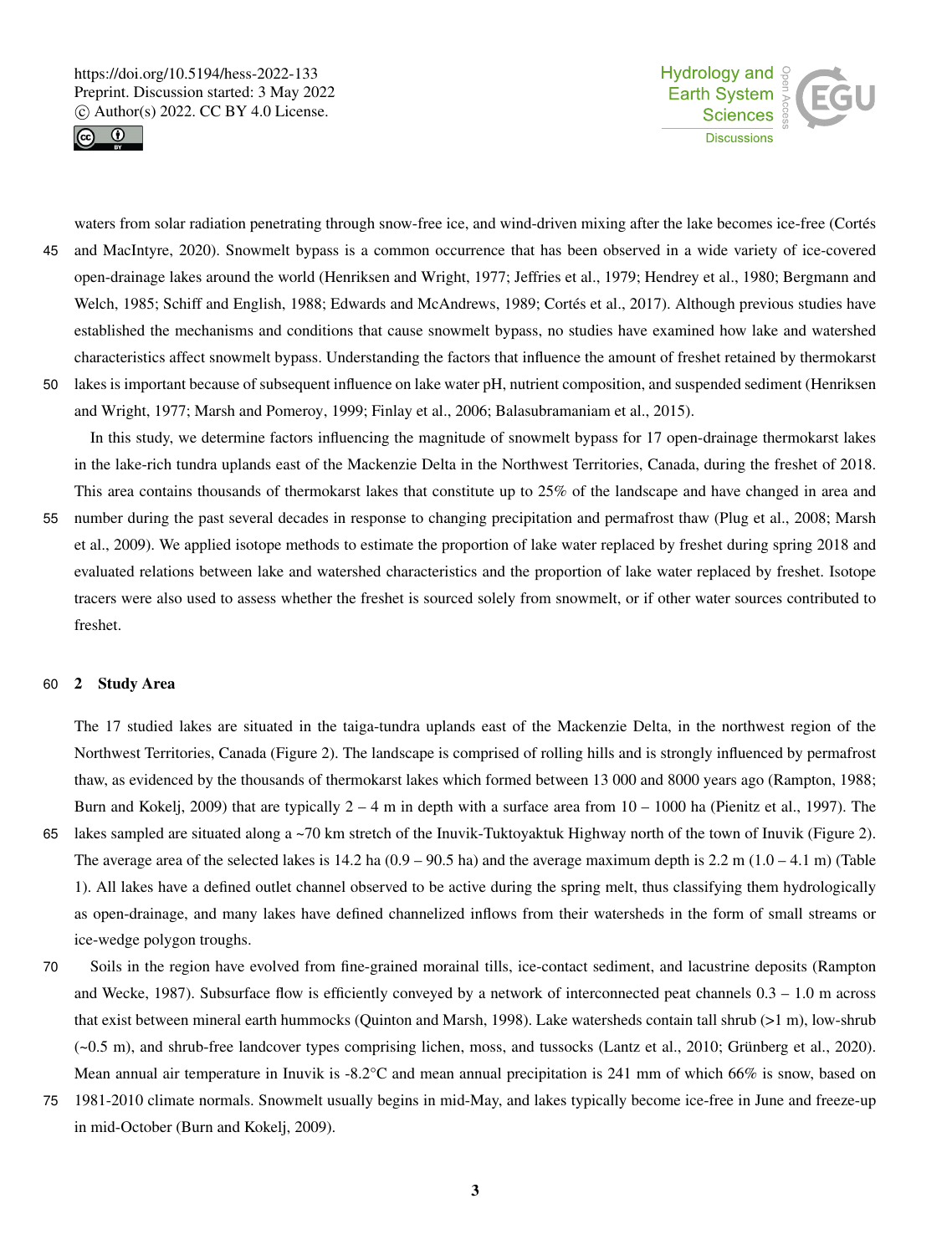





Figure 2. Blue circles indicate lakes that were sampled before and after snowmelt in 2018. Tundra uplands are in white while the Mackenzie Delta is in grey. In the inset, key locations near the Trail Valley Creek field station are shown.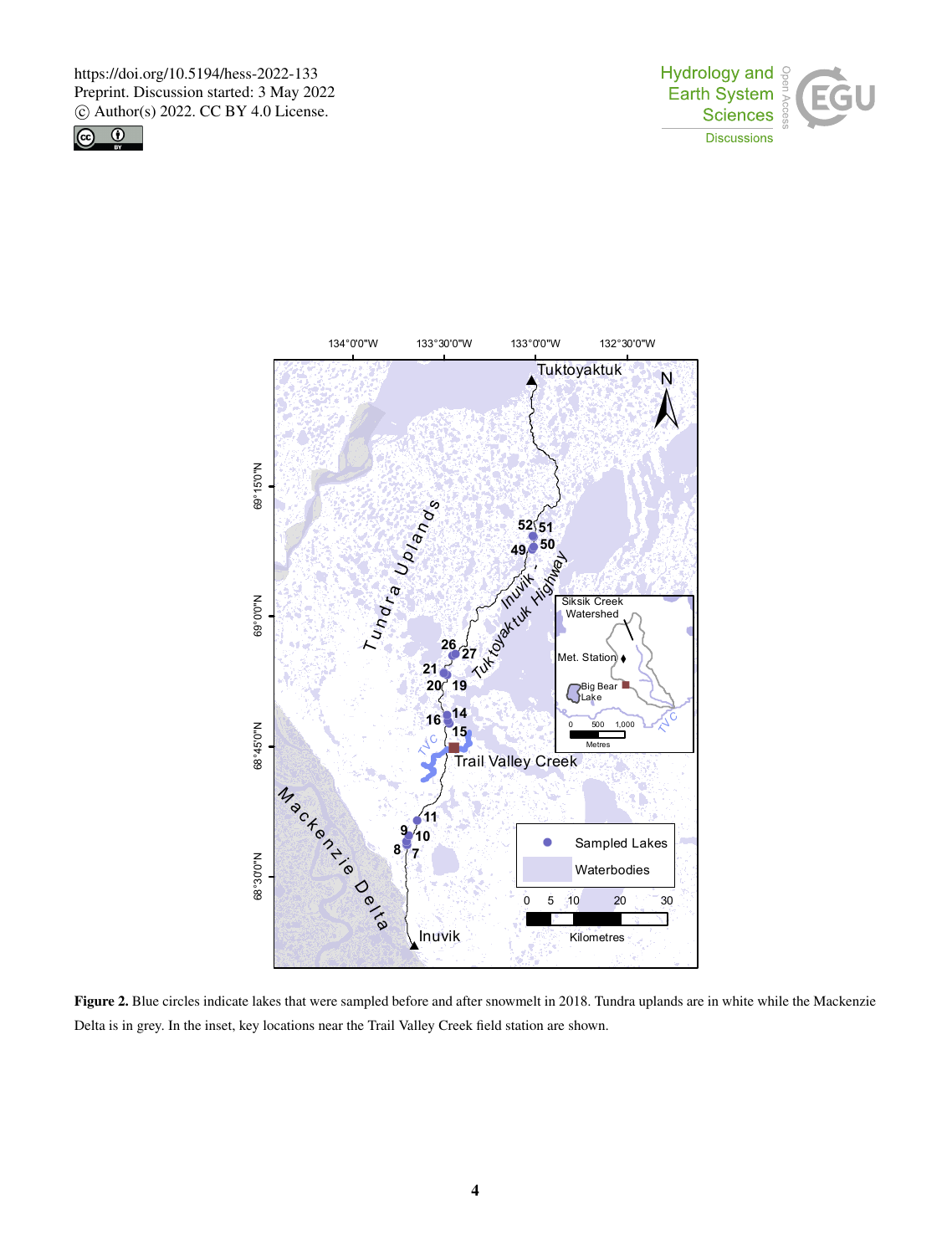



|      |                 |          | Lake           | Lake  | Ice       |                |           |           |                |
|------|-----------------|----------|----------------|-------|-----------|----------------|-----------|-----------|----------------|
|      |                 |          | Elevation (m   | Depth | Thickness | Snow           | Lake      | Watershed | Watershed      |
| Lake | Longitude       | Latitude | asl)           | (m)   | (m)       | Depth (cm)     | Area (ha) | Area (ha) | Area/Lake Area |
| 7    | -133.76149      | 68.55745 | 89             | 2.24  | 0.81      | 22             | 2.81      | 6.45      | 2.62           |
| 8    | -133.75566      | 68.55879 | 89             | 2.30  | 0.79      | 15             | 1.88      | 15.67     | 7.55           |
| 9    | $-133.76025$    | 68.56446 | 86             | 1.02  | 0.84      | 30             | 59.56     | 203.56    | 3.42           |
| 10   | $-133.74651$    | 68.57601 | 88             | 1.65  | 0.85      | 54             | 90.48     | 168.58    | 1.86           |
| 11   | -133.70334      | 68.60390 | 83             | 1.91  | 0.97      | 11             | 0.92      | 21.76     | 17.32          |
| 14   | -133.52093      | 68.78877 | 52             | 1.42  | 0.84      | $\overline{4}$ | 10.68     | 60.64     | 5.7            |
| 15   | -133.52885      | 68.79452 | 57             | 1.57  | 1.14      | 19             | 5.66      | 29.83     | 4.99           |
| 16   | -133.53196      | 68.80550 | 52             | 3.18  | 1.32      | $\tau$         | 1.15      | 19.75     | 16.02          |
| 19   | $-133.52616$    | 68.88175 | 39             | 2.46  | 1.24      | 11             | 5.68      | 38.98     | 7.09           |
| 20   | $-133.54301$    | 68.88474 | 37             | 2.69  | 1.27      | 10             | 2.30      | 19.93     | 9.18           |
| 21   | $-133.54002$    | 68.88721 | 36             | 1.78  | 1.19      | 11             | 2.61      | 10.91     | 3.96           |
| 26   | -133.49557      | 68.91814 | 38             | 1.47  | 1.19      | 6              | 4.84      | 17.89     | 3.83           |
| 27   | $-133.47711$    | 68.92095 | 45             | 3.10  | 1.22      | 10             | 1.13      | 8.57      | 6.7            |
| 49   | $-133.05281$    | 69.11883 | 9              | 2.18  | 0.91      | 23             | 17.50     | 46.23     | 2.54           |
| 50   | $-133.04203$    | 69.12333 | 8              | 1.65  | 0.86      | 19             | 8.16      | 31.92     | 3.67           |
| 51   | $-133.04142$    | 69.14222 | $\overline{4}$ | 2.31  | 0.84      | 24             | 2.24      | 12.01     | 5.26           |
| 52   | $-133.04730$    | 69.14389 | 6              | 4.14  | 0.86      | 18             | 23.52     | 49.92     | 2.05           |
|      | Min -133.76149  | 68.55745 | $\overline{4}$ | 1.02  | 0.79      | $\overline{4}$ | 0.92      | 6.45      | 1.86           |
|      | Mean -133.47497 | 68.83944 | 48             | 2.18  | 1.01      | 17             | 14.18     | 44.86     | 6.10           |
|      | Max -133.04142  | 69.14389 | 89             | 4.14  | 1.32      | 54             | 90.48     | 203.56    | 17.32          |

Table 1. Lake and watershed properties for sampled lakes. Lake locations are shown on Figure 2

The 2018 snowmelt season was typical in comparison to recent decades. End of winter snow surveys conducted in the 58 km<sup>2</sup> watershed of Trail Valley Creek in 2018 (Figure 2) recorded an average snow water equivalent (SWE) of 141 mm, close to the average SWE recorded by these surveys of 147±35 mm from 1991 – 2019 (Marsh et al., 2019). At Trail Valley Creek,

80 snowmelt began about May 1, with snow-free areas beginning to appear by May 8, while only the remnants of large snow drifts remained by June 3. Lake ice near Trail Valley Creek became snow-free by May 10, and lakes became ice-free on June 14. The mean air temperature at Trail Valley Creek during the sampling period from April 26 – June 15, 2018, was 0.4 °C, which was cooler than the average of 1.7 °C during 1999-2019 (Figure 3). Air temperatures roughly followed the average minimum and maximum daily air temperatures, with some temporal variability which can be expected for any given year. Maximum daily air

<sup>85</sup> temperatures were mostly above  $0^{\circ}$ C after May 8, which was similar to the average timing of the first above  $0^{\circ}$ C day during 1999-2019 (Figure 3).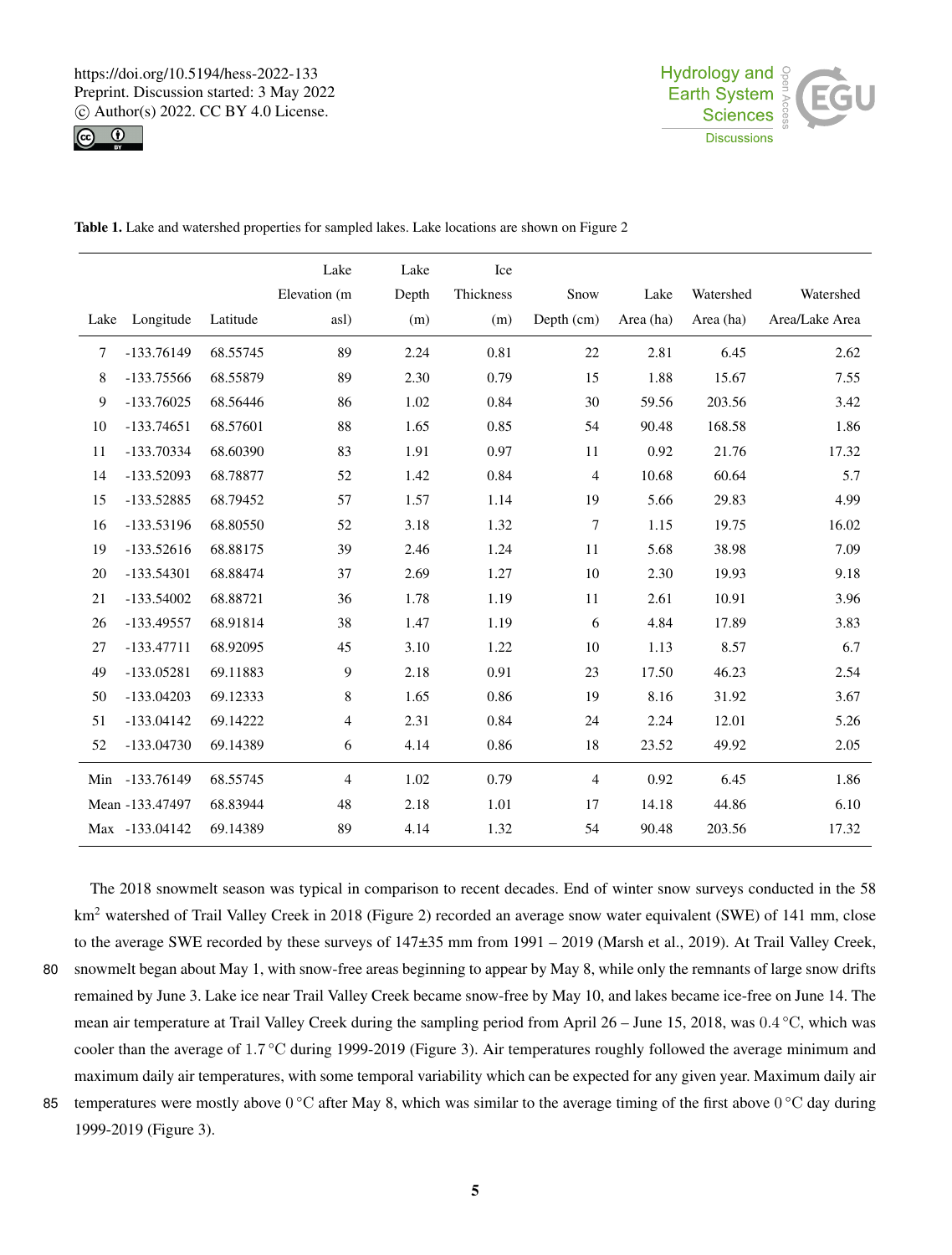





Figure 3. Maximum and minimum daily air temperature in comparison to the average and extreme values at the Trail Valley Creek field station for the period of 1999-2019.

#### 3 Methods

#### 3.1 Lake water and precipitation sampling for isotope analysis

- Lake water samples isotope analysis were first collected from the 17 study lakes while they were ice covered (April 26 May 90 1, 2018) and again soon after lakes became ice-free (June 15, 2018). Pre-snowmelt samples were obtained from a hole augured through the ice near the centre of each lake. These water samples were taken 10 cm below the water surface in the augured hole. Lake depth, snow depth on the ice, and ice thickness were recorded at the same time water samples were collected. Water samples were then collected post-snowmelt at the shore of each lake shortly after the lakes became fully ice-free. Isotope data were then used to estimate the portion of lake water that was replaced by freshet between the two sampling dates.
- 95 To estimate the Local Meteoric Water Line (LMWL) and the average isotope composition of precipitation ( $\delta_P$ ) in the study region, which are useful references for the interpretation of lake water isotope compositions, samples of end-of-winter snow on the ground in April 2018 and rainfall for the period May to September 2018 were obtained. Snow samples  $(n = 11)$  were collected from the study area by taking a vertical core of snow using a tube, completely melting the snow in a sealed plastic bag, and then filling a sample bottle with the meltwater. Rainfall  $(n = 13)$  was collected between May and September in Inuvik
- 100 using a clean high-density polyethylene container, which was then transferred to a sample bottle shortly after the rain had stopped. The midpoint between the average isotope composition of snow samples and rain samples was calculated to define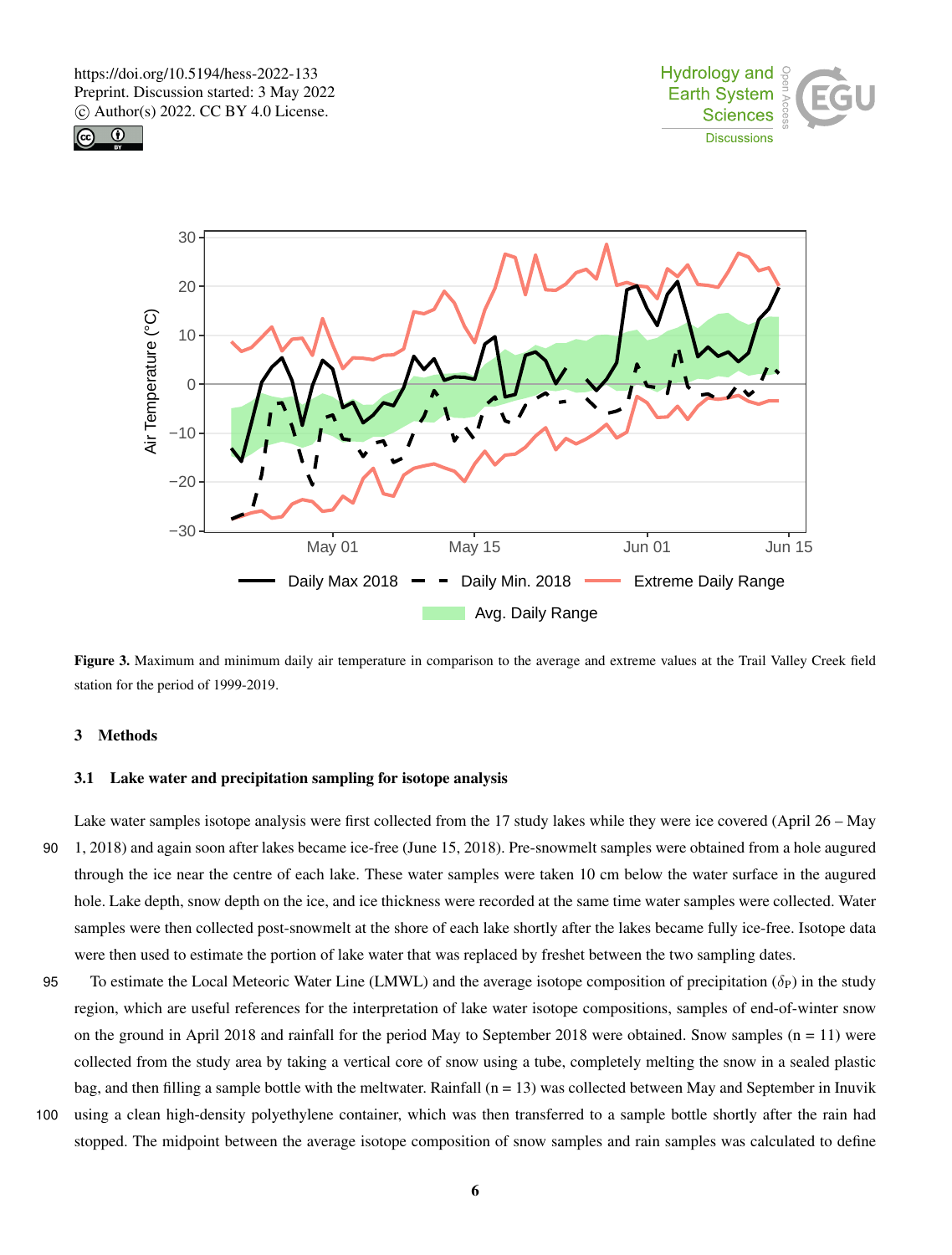



| Pre-Snowmelt Lake Water (01-05-2018) |                 |              |                          |                   |                       |                     | Post-Snowmelt Lake Water (15-06-2018) |              |                        |                |                |
|--------------------------------------|-----------------|--------------|--------------------------|-------------------|-----------------------|---------------------|---------------------------------------|--------------|------------------------|----------------|----------------|
|                                      |                 |              | $\delta^{18} \rm O$ Ice- | $\delta^2$ H Ice- | $\delta^{18}O_I$ Ice- | $\delta^2 H_I$ Ice- |                                       |              |                        |                | Average % lake |
| Lake                                 | $\delta^{18}$ O | $\delta^2$ H | Corrected                | Corrected         | Corrected             | Corrected           | $\delta^{18}$ O                       | $\delta^2 H$ | $\delta^{18}{\rm O_I}$ | $\delta^2 H_I$ | water replaced |
| 7                                    | $-15.41$        | $-131.05$    | $-14.07$                 | $-123.16$         | $-22.84$              | $-171.44$           | $-15.48$                              | $-129.67$    | $-21.11$               | $-159.22$      | 19.1           |
| 8                                    | $-15.94$        | $-134.71$    | $-14.7$                  | $-127.42$         | $-24.68$              | $-184.42$           | $-16.71$                              | $-137.71$    | $-22.9$                | $-171.81$      | 23.9           |
| 9                                    | $-17.17$        | $-140.98$    | $-12.02$                 | $-110.51$         | $-17.94$              | $-136.81$           | $-15.45$                              | $-128.25$    | $-19.78$               | $-149.79$      | 44.7           |
| 10                                   | $-15.68$        | $-132.02$    | $-13.54$                 | $-119.35$         | $-20.84$              | $-157.31$           | $-14.86$                              | $-125.77$    | $-20.29$               | $-153.37$      | 19.3           |
| 11                                   | $-20.56$        | $-156.48$    | $-18.48$                 | $-144.48$         | $-20.47$              | $-154.65$           | $-19$                                 | $-147.33$    | $-20.59$               | $-155.52$      | 25.2           |
| 14                                   | $-19.85$        | $-154.24$    | $-17.23$                 | $-139.05$         | $-21.3$               | $-160.52$           | $-18.66$                              | $-146.31$    | $-21.09$               | $-159.04$      | 36.7           |
| 15                                   | $-18.17$        | $-144.83$    | $-14.35$                 | $-122.41$         | $-19.35$              | $-146.76$           | $-16.03$                              | $-132.27$    | $-20.82$               | $-157.11$      | 27.2           |
| 16                                   | $-20.57$        | $-155.32$    | $-18.99$                 | $-146.18$         | $-19.96$              | $-151.05$           | $-19.05$                              | $-146.66$    | $-20.05$               | $-151.69$      | 7.2            |
| 19                                   | $-18.92$        | $-149.63$    | $-16.85$                 | $-137.58$         | $-21.86$              | $-164.46$           | $-18.26$                              | $-144.16$    | $-21.05$               | $-158.75$      | 32.4           |
| 20                                   | $-19.32$        | $-149.44$    | $-17.44$                 | $-138.52$         | $-20.02$              | $-151.49$           | $-17.86$                              | $-140.53$    | $-19.96$               | $-151.07$      | 16.3           |
| 21                                   | $-19.61$        | $-154.6$     | $-16.33$                 | $-135.57$         | $-22.83$              | $-171.31$           | $-17.72$                              | $-141.63$    | $-21.29$               | $-160.47$      | 26.2           |
| 26                                   | $-17.5$         | $-141.72$    | $-12.59$                 | $-112.7$          | $-17.47$              | $-133.48$           | $-16.15$                              | $-131.84$    | $-19.87$               | $-150.41$      | 49.9           |
| 27                                   | $-17.95$        | $-144.85$    | $-16.48$                 | $-136.26$         | $-22.68$              | $-170.25$           | $-17.79$                              | $-142.41$    | $-21.65$               | $-162.98$      | 24.2           |
| 49                                   | $-14.72$        | $-124.46$    | $-13.12$                 | $-114.91$         | $-17.44$              | $-133.22$           | $-14.75$                              | $-123.4$     | $-18.51$               | $-140.81$      | 31.6           |
| 50                                   | $-14.99$        | $-127.6$     | $-12.8$                  | $-114.59$         | $-18.86$              | $-143.31$           | $-15.43$                              | $-125.22$    | $-17.7$                | $-135.07$      | 52.8           |
| 51                                   | $-16.28$        | $-133.15$    | $-14.95$                 | $-125.31$         | $-19.33$              | $-146.63$           | $-15.8$                               | $-129.92$    | $-19.72$               | $-149.36$      | 18.5           |
| 52                                   | $-13.98$        | $-120.75$    | $-13.29$                 | $-116.63$         | $-18.51$              | $-140.79$           | $-13.59$                              | $-117.58$    | $-18.03$               | $-137.45$      | 5.5            |
|                                      | Min -20.57      | $-156.48$    | $-18.99$                 | $-146.18$         | $-24.68$              | $-184.42$           | $-19.05$                              | $-147.33$    | $-22.9$                | $-171.81$      | 5.2            |
|                                      | Mean-17.45      | $-140.93$    | $-15.13$                 | $-127.33$         | $-20.38$              | $-154.00$           | $-16.62$                              | $-134.74$    | $-20.26$               | $-153.17$      | 27.1           |
|                                      | Max -13.98      | $-120.75$    | $-12.02$                 | $-110.51$         | $-17.44$              | $-133.22$           | $-13.59$                              | $-117.58$    | $-17.7$                | $-135.07$      | 52.8           |

Table 2. Isotope,  $\delta_I$ , and lake water replacement values for all lakes.

 $\delta_P$ . All samples were collected in 30 mL high-density polyethylene bottles and were measured using Off-Axis Integrated Cavity Output Spectroscopy at the Environmental Isotope Laboratory at the University of Waterloo to determine the fraction of  $18O/16O$  and  $2H/1H$  in each sample. Isotope compositions are expressed in standard  $\delta$ -notation, such that:

$$
105 \quad \delta_{sample} = \frac{R_{sample}}{R_{VSMOW}} - 1 \times 10^3 \tag{1}
$$

where R represents the ratio of <sup>18</sup>O/<sup>16</sup>O or <sup>2</sup>H/<sup>1</sup>H, and VSMOW represents Vienna Mean Standard Ocean Water. Isotope values are normalized to Standard Light Antarctic Precipitation to  $\delta^{18}O = -55.5\%$  and  $\delta^2H = -428\%$ ; (Coplen, 1996). The analytical uncertainties were  $\pm 0.2\%$  for  $\delta^{18}$ O and  $\pm 0.8\%$  for  $\delta^2$ H. All isotope data from lakes is presented in Table 2.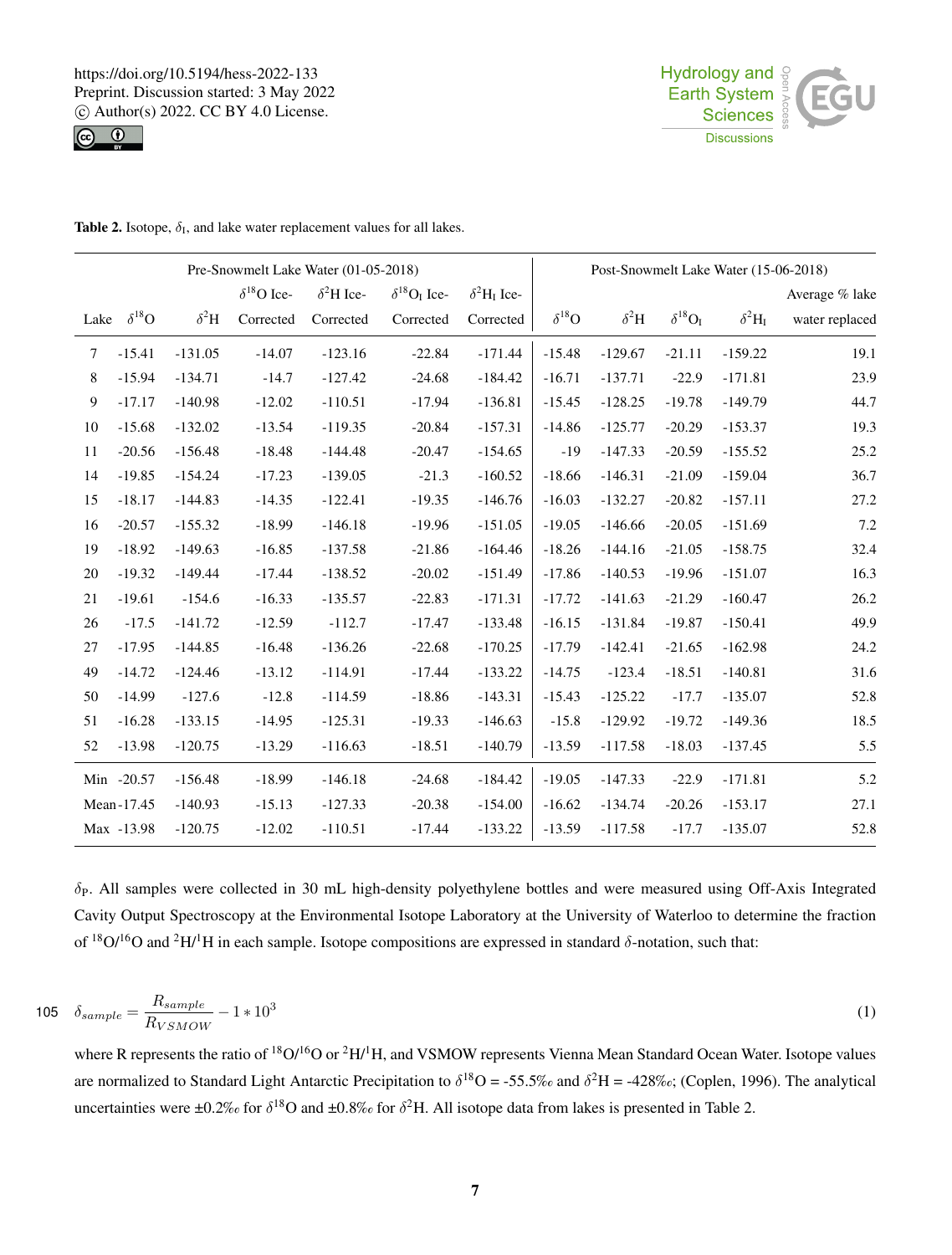



#### 3.2 Estimating the replacement of lake water by freshet and lake source waters

110 The percentage of a lake's volume that has been replaced by a given water source can be estimated as follows:

$$
\% lake water replaced = \frac{\delta_{L-Post} - \delta_{L-Pre}}{\delta_{I-Post} - \delta_{L-Pre}} * 100
$$
\n(2)

where  $\delta_{\text{L-Pre}}$  is the lake isotope composition before snowmelt begins,  $\delta_{\text{L-Post}}$  is the isotope composition of the lake after snowmelt is complete, and  $\delta_{\text{I-Post}}$  is the isotope composition of the source water post-snowmelt. Application of this equation assumes minimal to no change in volume, which is reasonable given the lakes we samples are all open-drainage.

- 115 We calculated  $\delta_I$  following the coupled isotope tracer approach outlined by Yi et al. (2008), using an isotope framework based on 2017 air temperature and humidity data for the typical ice-free period (June 15 – October 15) collected at the Trail Valley Creek meteorological station located 45 km NNE of Inuvik (Figure 2). The coupled isotope tracer approach assumes all lakes under the same meteorological conditions will evolve towards the same isotope composition ( $\delta^*$ , the isotope composition of a lake at the moment of desiccation) as lakes evaporate along lake-specific evaporation lines. These lake-specific evaporation
- 120 lines are defined by extrapolating from  $\delta^*$  through  $\delta_L$  until intersection with the Local Meteoric Water Line, which is used to estimate  $\delta_I$  (Figure 4). We calculated  $\delta_I$  for pre-snowmelt and post-snowmelt lake isotope compositions to identify whether the isotope composition of the source water changed after freshet. The percentage of lake water replaced was calculated using both  $\delta^{18}$ O and  $\delta^2$ H using Equation 2 and average values are reported. The average difference obtained using the two isotopes in the estimate of the percentage of lake volume replaced by runoff was minimal (1.8%). Details of the equations and variables used 125 in the isotope framework are given in Appendix A.
- As ice forms and preferentially incorporates water containing the heavy isotopes  $^{18}$ O or  $^{2}$ H, the lake water beneath the ice becomes increasingly depleted in <sup>18</sup>O and <sup>2</sup>H. Consequently, the water samples we collected pre-snowmelt were systematically isotopically depleted relative to pre-freeze-up lake water, and the magnitude of depletion depends on the fraction of lake water that had frozen into ice. We corrected  $\delta_{L-Pre}$  for the fractionation of freezing water into ice using an equation developed by 130 Gibson and Prowse (2002) that describes the fractionation of isotopes between water and freezing ice in a closed system:
	- $\delta_{L-Pre} = -f^{\alpha_{eff}} (1000 * f^{\alpha_{eff}} f * \delta_{L-BelowIce} 1000 * f)$  (3)

where  $\delta_{\text{L-BelowIce}}$  is the isotope composition of the water beneath the lake ice,  $\alpha_{\text{eff}}$  is the effective fractionation factor between ice and water, defined as  $\alpha_{\text{eff}} = R_{\text{Ice}}/R_L$ , and f is the fraction of unfrozen water remaining in the lake.  $\alpha_{\text{eff}}$  is dependent on the thickness of the boundary layer between the forming ice and freezing water and the downwards freezing velocity of the ice.

- 135 Since we did not have measurements of either of these variables, we relied on previously estimated values of  $\alpha_{\text{eff}}$  (Souchez et al., 1987; Bowser and Gat, 1995; Ferrick et al., 2002) and boundary layer thickness (Ferrick et al., 1998, 2002; Gibson and Prowse, 2002). Using this information, we estimated values of  $\alpha_{\text{eff}}$  that produced  $\delta_{\text{L-Pre}}$  values that closely match lake water isotope compositions measured at the same lakes in August and September of 2018 (Figure B1). Additional information about the determination of  $\alpha_{\text{eff}}$  values is provided in Appendix B.
- 140 To estimate fraction of unfrozen water remaining in lakes  $(f, Equation 3)$ , bathymetry was collected at Big Bear Lake (Figure 2, a typical bowl-shaped thermokarst lake near the Trail Valley Creek meteorological station in June 2017 using a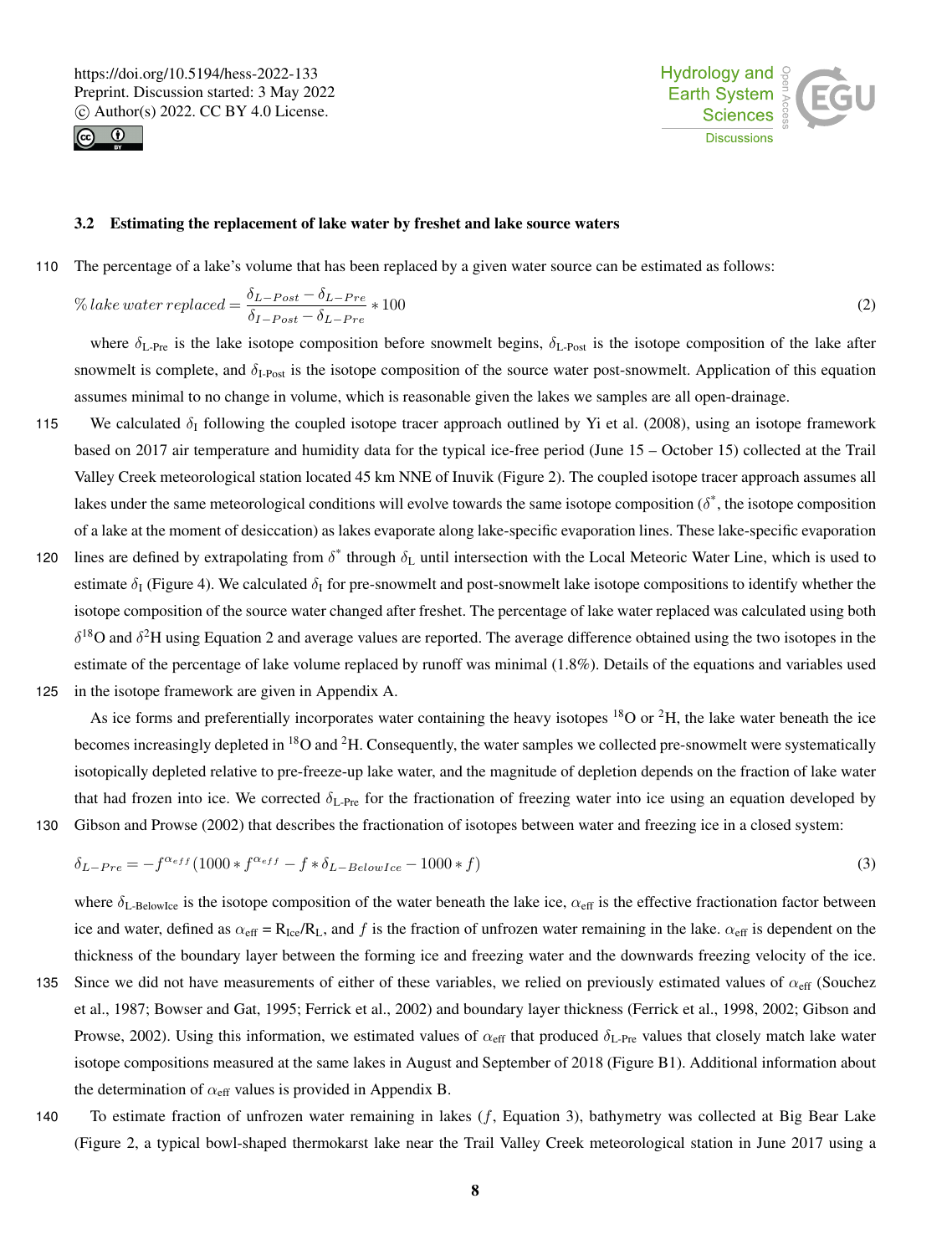





**Figure 4.** A hypothetical change in lake isotope composition from pre-snowmelt to post-snowmelt is shown. A visualization of how  $\delta_I$  is calculated for an individual lake using a lake-specific evaporation line for both pre-snowmelt and post-snowmelt is also shown, where each lake's evaporation line (dashed line) extrapolates from  $\delta^*$  through  $\delta_L$  until intersecting the Local Meteoric Water Line to give  $\delta_I$ . The Local Evaporation Line (LEL) is defined by the line between  $\delta_P$  and  $\delta^*$  (not shown).

Garmin echoMAP CHIRP 42dv fish finder. Bathymetry data was used to determine a relationship between lake volume and lake depth. We fit a quadratic equation to the bathymetric data to estimate the fraction of lake volume relative to the fraction of lake depth. The best fit quadratic equation ( $r^2 = 0.9997$ ) was:

$$
V_{Lake} = -0.0115D_{Lake}^2 + 2.1508D_{Lake} - 0.4857
$$
\n<sup>(4)</sup>

where V<sub>lake</sub> is the fraction of total lake volume and D<sub>lake</sub> is the fraction of total lake depth. However, this fitted equation does not reach 100%  $V_{\text{late}}$  at 100%  $D_{\text{late}}$ , or 0%  $V_{\text{late}}$  at 0%  $D_{\text{late}}$ , which is required to realistically represent the relationship between lake depth and lake volume. The equation was slightly adjusted to:

$$
V_{\text{Lake}} = -0.001D_{\text{Lake}}^2 + 2D_{\text{Lake}} \tag{5}
$$

150 in order to satisfy these requirements, resulting in a mean offset of 1.7% between the measured bathymetric data and the adjusted equation. Most lakes in this region have a bowl-shaped bathymetry because they were formed through thermokarst processes (Rampton, 1988; Burn and Kokelj, 2009), where subsidence caused by the thaw of ice-rich permafrost results in a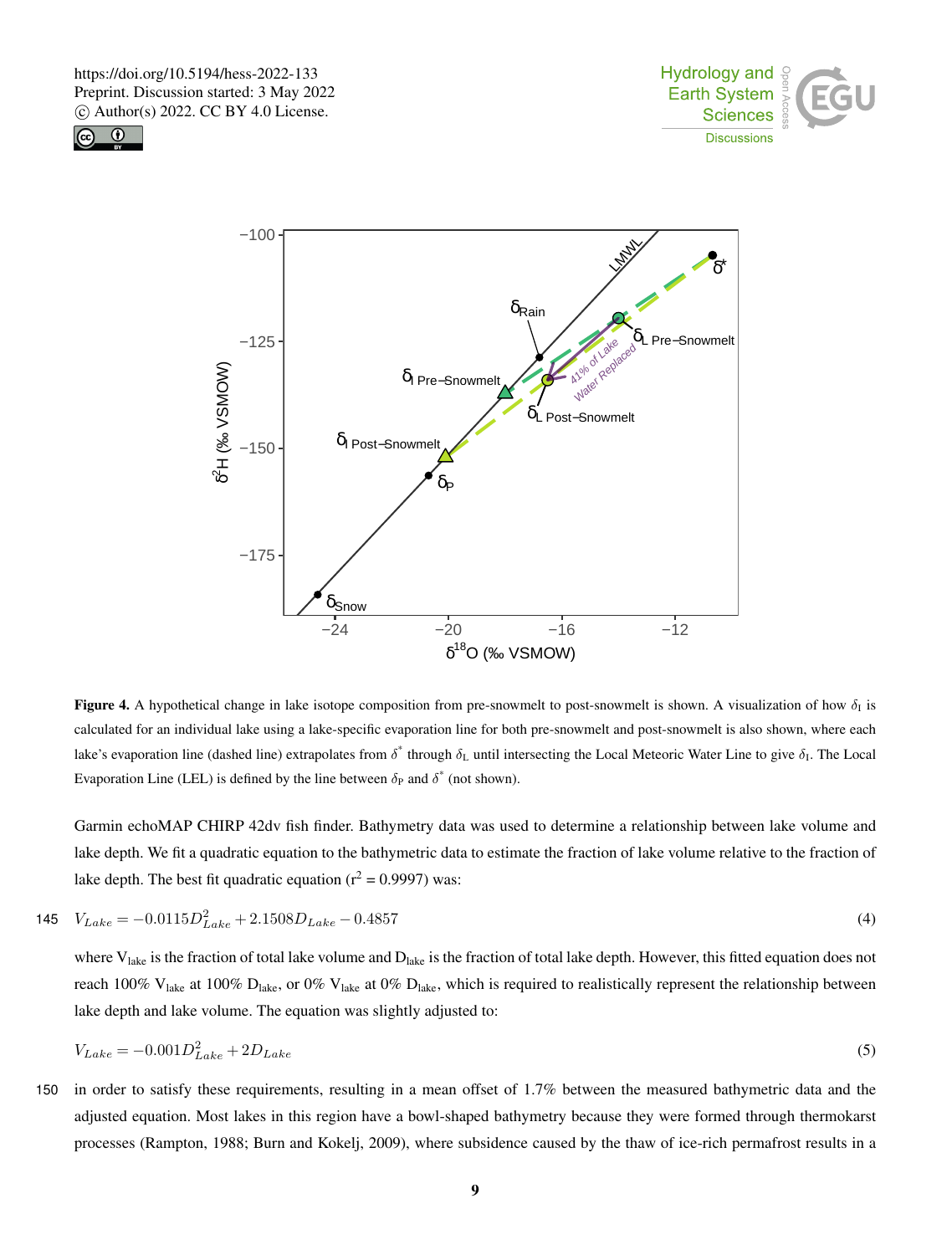



waterbody which then expands outward radially in all directions. Bathymetric data for Big Bear Lake and a comparison of the equation between lake volume and depth are provided in Appendix C.

#### 155 3.3 Quantifying lake and watershed properties

We quantified multiple lake and watershed properties to explore relations with the amount of lake water replaced by freshet. These properties included lake depth, lake volume, snow depth on the lake, ice thickness, lake area and watershed area. Lake depth, snow depth on the lake and ice thickness were measured at the same time as pre-snowmelt lake samples were collected. Lake volume was approximated by multiplying the product of lake depth and lake area by 0.7, which matched with the mea-160 sured lake volume of Big Bear Lake. Watershed area was estimated by applying the D8 water routing algorithm (O'Callaghan and Mark, 1984) to the 2 metre resolution ArcticDEM (PGC, 2018) using ArcGIS 10.7.1 (ESRI, 2019).

#### 4 Results

Correcting for ice fractionation using equation 3 resulted in an increase in estimated  $\delta_{L\text{-Pre}}$  values as expected, with the median shifting from -17.50‰ (-19.32‰ to -15.68‰ IQR, inter-quartile range) to -14.70‰ (-16.85‰ to -13.29‰ IQR) for  $\delta^{18}O$  (Fig-165 ure 5a, Table 2). The corrected pre-snowmelt lake isotope compositions were distributed across a large range of the predicted

LEL, spanning from near the LMWL to near  $\delta^*$  (Figure 5a), reflecting that the lake waters were variably influenced by evaporation. Corrected pre-snowmelt lake isotope compositions also tightly cluster along the LEL, indicating that the predicted LEL is well characterized.

The change in lake isotope composition from pre-snowmelt to post-snowmelt was characterized by a small (~1.5‰ in  $\delta^{18}O$ )

- 170 shift towards  $\delta_P$ , with median pre-snowmelt  $\delta_L$ -Prevalues of -14.70‰ (-16.85‰ to -13.29‰ IQR) and median  $\delta_L$ <sub>ake-Post</sub> values of  $-16.15\%$  ( $-17.86\%$  to  $-15.45\%$  IQR) for  $\delta^{18}O$  (Figure 5b). The small change in lake isotope composition meant that most lakes retained an evaporated isotope signature post-snowmelt, overlapping with a substantial portion of  $\delta_{L-Pre}$  and continuing to plot along the LEL (Figure 5b). Post-snowmelt, about half of the lakes (9 of 17) also plotted above the LEL, indicating that the  $\delta_I$  of these lakes was more similar to rainfall than snowfall (Figure 5b). The shift in  $\delta_I$  for lakes from pre-snowmelt to post-snowmelt
- 175 shows a convergence of most  $\delta_I$  values towards a value near  $\delta_P$  and away from the isotope composition of the end-of-winter snow ( $\delta_{\text{Show}}$ ) or rainfall ( $\delta_{\text{Rain}}$ ) (Figure 5c). The convergence of  $\delta_I$  values towards  $\delta_P$  and away from end-of-winter snow signify that a non-snow source of water, with a higher isotope composition than  $\delta_{Snow}$ , was present in freshet.

Replacement of lake water by freshet ranged widely from  $5.2 - 52.8\%$ , with a median of  $25.2\%$  (19.1% to 32.4% IQR, Figure 6). A substantial proportion of this variation was explained by lake depth: deeper lakes had significantly less of their 180 water replaced by freshet, with a reduction in lake water replacement of 13% for each additional metre of lake depth ( $R^2$  = 0.53, p < 0.001, Figure 6, Table 3). Lake water replacement was not independently correlated with any other lake or watershed attribute including watershed area, lake volume, snow depth on the lake ice, lake ice thickness, lake area, and the ratio of lake area to watershed area (Table 3).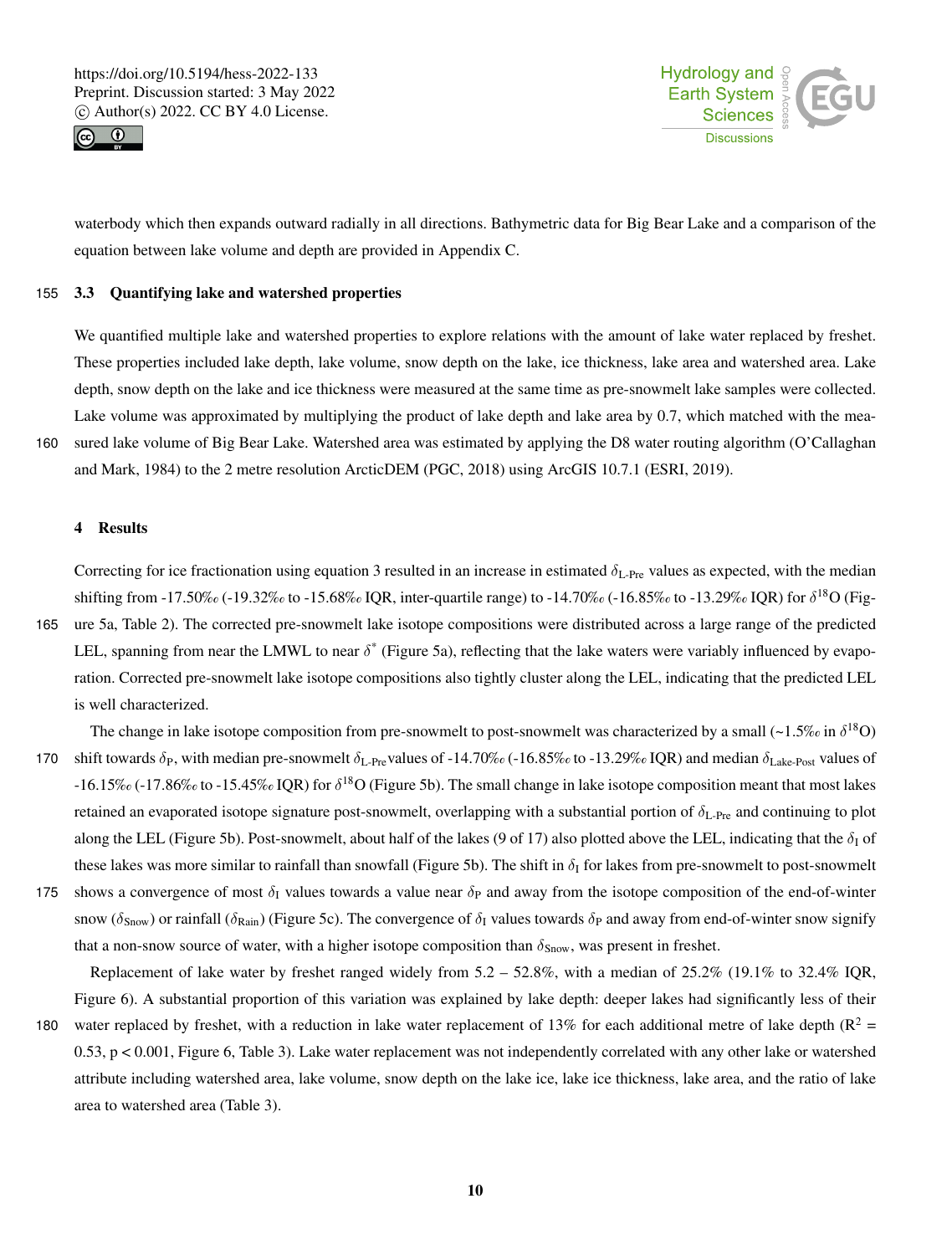





**Figure 5.** Lake water and precipitation isotope data are displayed on  $\delta^{18}O-\delta^2H$  graphs. The Local Meteoric Water Line (LMWL:  $\delta^2H$  =  $7.1* \delta^{18}O - 10.0$ ) is indicated by the solid line, while the Local Evaporation Line (LEL:  $\delta^2H = 5.2* \delta^{18}O - 48.9$ ) is indicated by the dashed line.  $\delta_P$  represents the average value of precipitation in the region, based on 2018 sampling of end-of-winter snow and rainfall from April to September. (a) Uncorrected and corrected for ice fractionation pre-snowmelt lake isotope data. (b) Corrected pre-snowmelt and postsnowmelt data. (c) The shift in  $\delta_I$  from pre-snowmelt to post-snowmelt, as indicated by a circle for pre-snowmelt  $\delta_I$  values and the end of the arrow for post-snowmelt  $\delta_I$  values. All  $\delta_I$  values are offset from the LMWL for visibility, as all  $\delta_I$  values are constrained to the LMWL.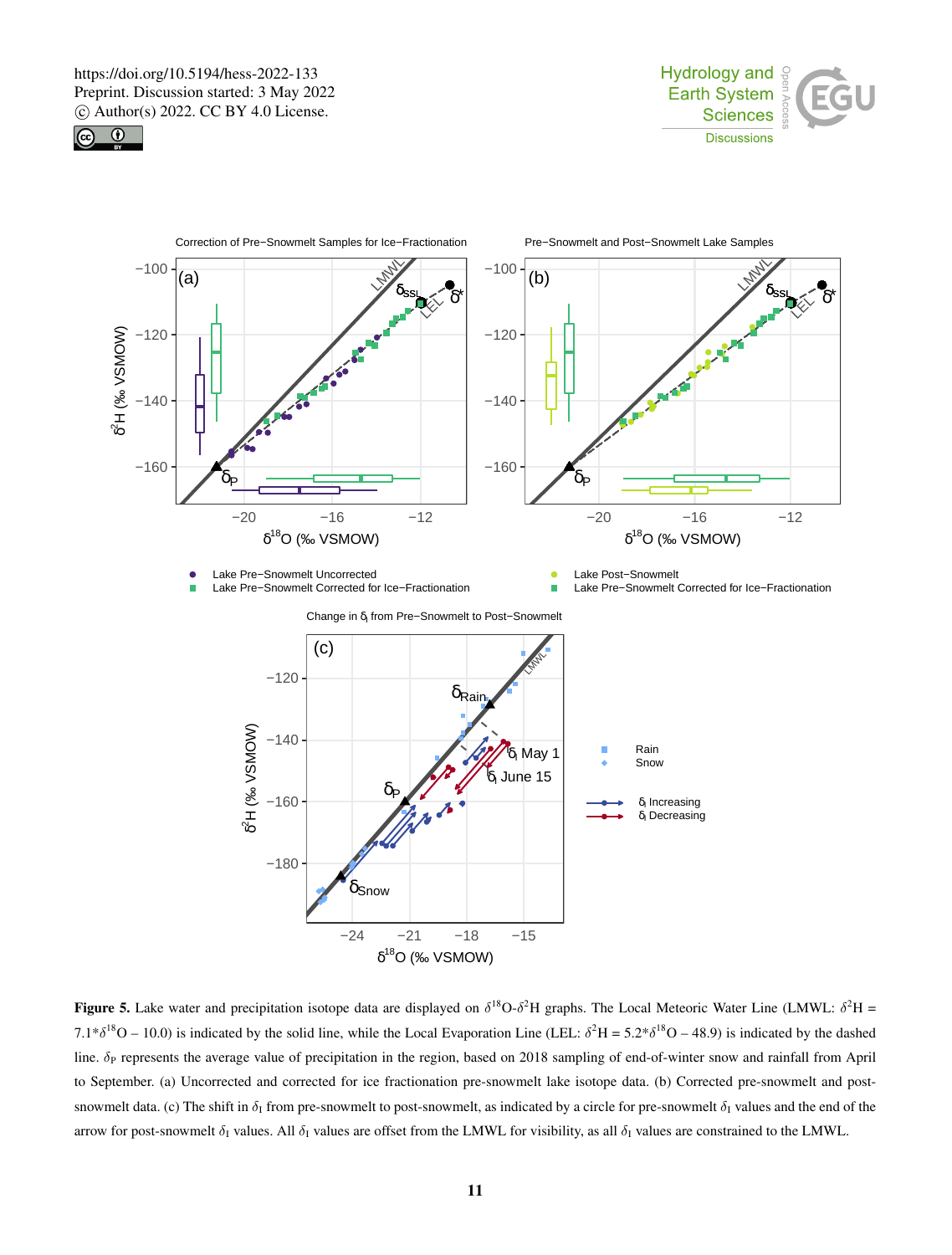.





Table 3. Results for a linear regression between total lake water replacement with multiple lake and watershed properties. The adjusted  $R^2$ and p-value are shown for each isotope. Linear regressions were performed using the 'lm' function using R 4.0.2 (R Core Team, 2021)

|                          | % Lake Volume Replaced<br>by Freshet) |         |  |
|--------------------------|---------------------------------------|---------|--|
| Lake Attribute (unit)    | Adjusted $\mathbb{R}^2$               | p-value |  |
| lake depth (m)           | 0.53                                  | <0.001  |  |
| watershed area $(m2)$    | 0.02                                  | 0.274   |  |
| lake volume $(m^3)$      | $-0.03$                               | 0.486   |  |
| snow depth (cm)          | $-0.06$                               | 0.771   |  |
| ice thickness (m)        | $-0.05$                               | 0.654   |  |
| lake area $(m^2)$        | $-0.06$                               | 0.849   |  |
| watershed area/lake area | -0.01                                 | 0.361   |  |



Figure 6. The relationship between the amount of lake water replaced by freshet and lake depth. The distribution of lake water replacement by freshet is shown by the boxplot on the right side of the plot. A linear regression is also displayed on the plot ( $R^2 = 0.53$ , p < 0.001). The shaded grey area represents the 95% confidence interval of the linear regression.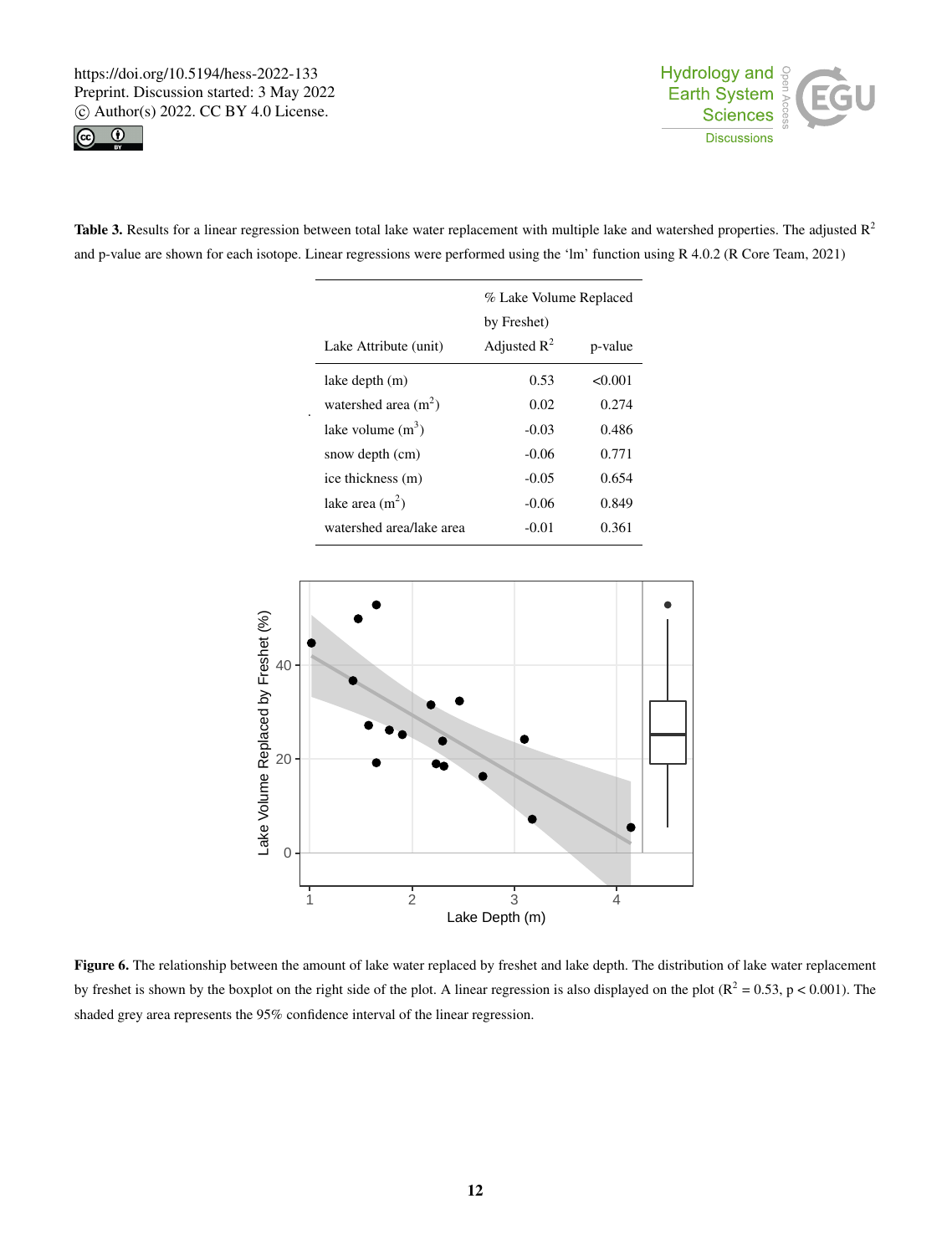



# 5 Discussion

#### 185 5.1 Influence of snowmelt bypass on the replacement of lake water by freshet

Characterization of the influence of snowmelt bypass required accurate determination of lake isotope compositions prior to freeze-up. Given that lake isotope samples are unavailable from Autumn 2017, and  $\delta_{L-Pre}$  values were instead obtained from drilling through the lake ice before the lakes became ice-free, their isotope compositions required correction for the isotope fractionation caused by ice formation. Our novel approach to correcting  $\delta_{\text{L-Pre}}$  values for the fractionation caused by lake 190 ice formation provides a reasonable estimate of  $\delta_{\rm L}$  prior to lake ice formation. While our correction of  $\delta_{\rm L-Pre}$  involves some uncertainty, such as having to estimate the relationship between lake depth and lake volume, corrected  $\delta_{L-Pre}$  values closely align

with the general distribution of water isotope measurements from August and September 2018 of the same lakes (Appendix B1). Corrected  $\delta_{L-Pre}$  values are also situated near or above the LEL, reasonably indicating a more rainfall-sourced  $\delta_I$  that would be present in lakes at the time of freeze-up during the previous autumn. Prior to correction, most  $\delta_{L-Pre}$  values plotted 195 below the LEL (Figure 5a), indicating lakes had the majority of their inflow sourced from snow, which would be unlikely at the time when lake ice began forming during the previous autumn. We considered using  $\delta_L$  values from September 2018 instead

- of correcting for ice fractionation, but 2018 was a cooler and wetter year than 2017, meaning the lake-specific  $\delta_L$  values in September 2018 likely differed somewhat from September 2017. The presence of a uniformly thick layer of freshet beneath lake likely explains the relationship between lake depth and the 200 amount of lake water replaced by runoff (Figure 6). Previous studies have measured the thickness of the snowmelt bypass layer
- at the onset of freshet inflow to be ~100 200 cm (Henriksen and Wright, 1977; Bergmann and Welch, 1985). Since the mixed layer of pre-snowmelt lake water and freshet comprised a relatively larger volume in shallower lakes compared to deeper lakes (Figure 7a), a larger portion of lake water was able to be replaced with freshet in shallower lakes than in deeper lakes. Shallower lakes likely had colder lakebed temperatures, which allowed more mixing between pre-snowmelt lake water and freshet inflow 205 due to the reduction in water density gradient between the bottom of the lake and the top of the lake. To our knowledge, the relationship between lake depth and freshet retention has not been described in previous literature, although estimates of freshet recharge in more than one lake are scarce (Falcone, 2007; Brock et al., 2008). We expect that a similar relationship between lake depth and snowmelt bypass could be present in other open-drainage lakes that experience snowmelt bypass, since the
- 210 which is present in ice-covered lakes at the onset of freshet.

#### 5.2 Sources of freshet

Following the freshet, the  $\delta_I$  of lakes did not shift towards the isotope composition of snow ( $\delta_{\text{Snow}}$ ) as one may expect, but instead shifted towards the average isotope composition of precipitation ( $\delta_P$ , Figure 5c). Other than the 21.3 mm rainfall that fell during the six-week period between the two isotope sampling dates, the only other potential source of water during this

relationship between increasing lake depth and greater snowmelt bypass is caused by the typical water temperature gradient

215 time period is water stored in the active layer, which mixed with snowmelt runoff as the soil thawed throughout the spring. The high infiltration capacity of the peat channels that convey runoff causes nearly all snowmelt to flow through subsurface routes,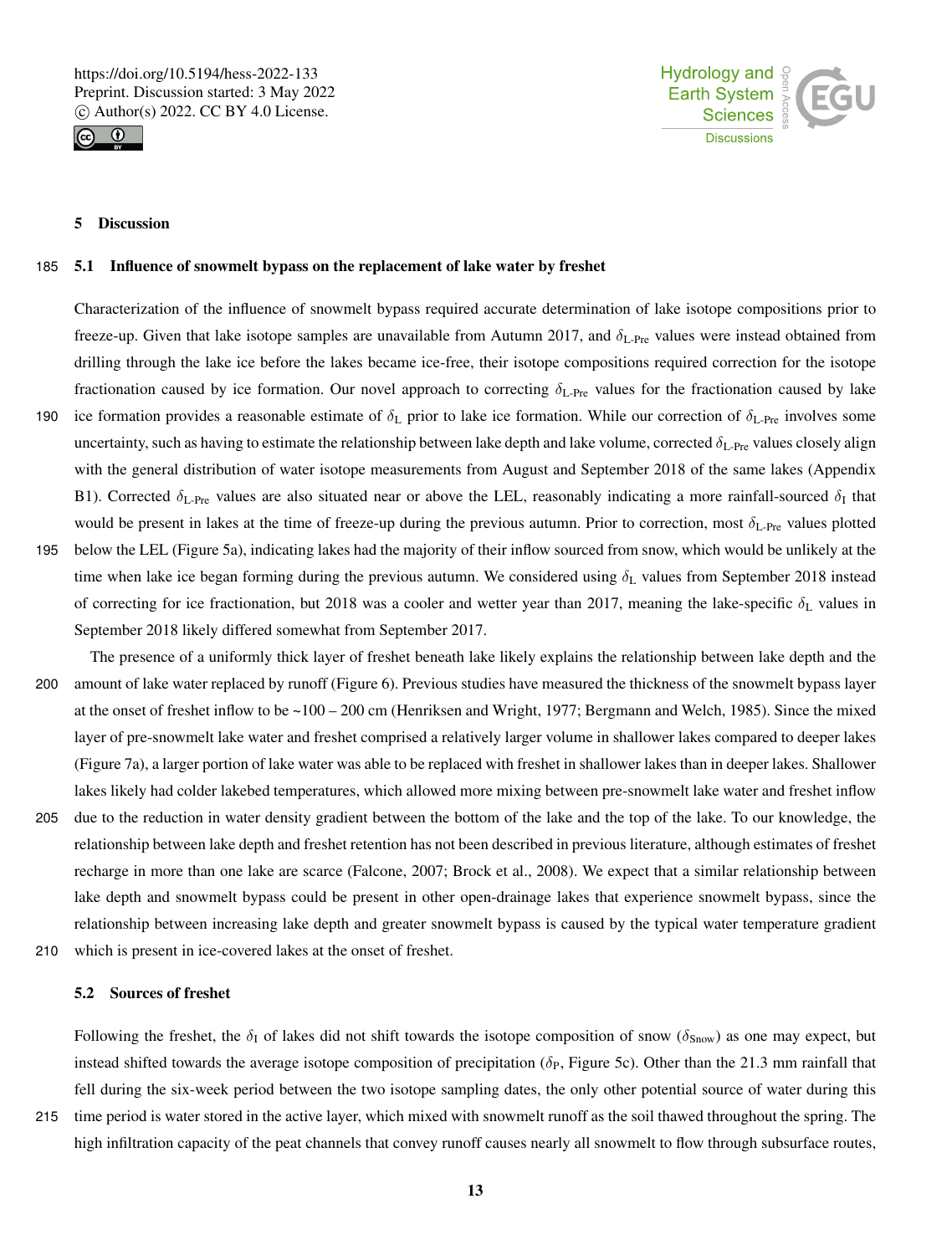





Figure 7. (a) A conceptual model showing the relative differences in snowmelt bypass between a shallow lake and a deep lake. Shallower lakes have a larger portion of their volume replaced by the runoff layer that flows beneath the ice, while a larger portion of water is isolated from mixing with runoff in deeper lakes. (b) A conceptual model of how snowmelt bypass occurred over the course of the snowmelt period. Pre-snowmelt samples were taken from water beneath lake ice which was isotopically depleted in comparison to the lake ice. As time goes on, the source of freshet shifts from snow-sourced to active layer-sourced, while mixing increases beneath the lake ice simultaneously.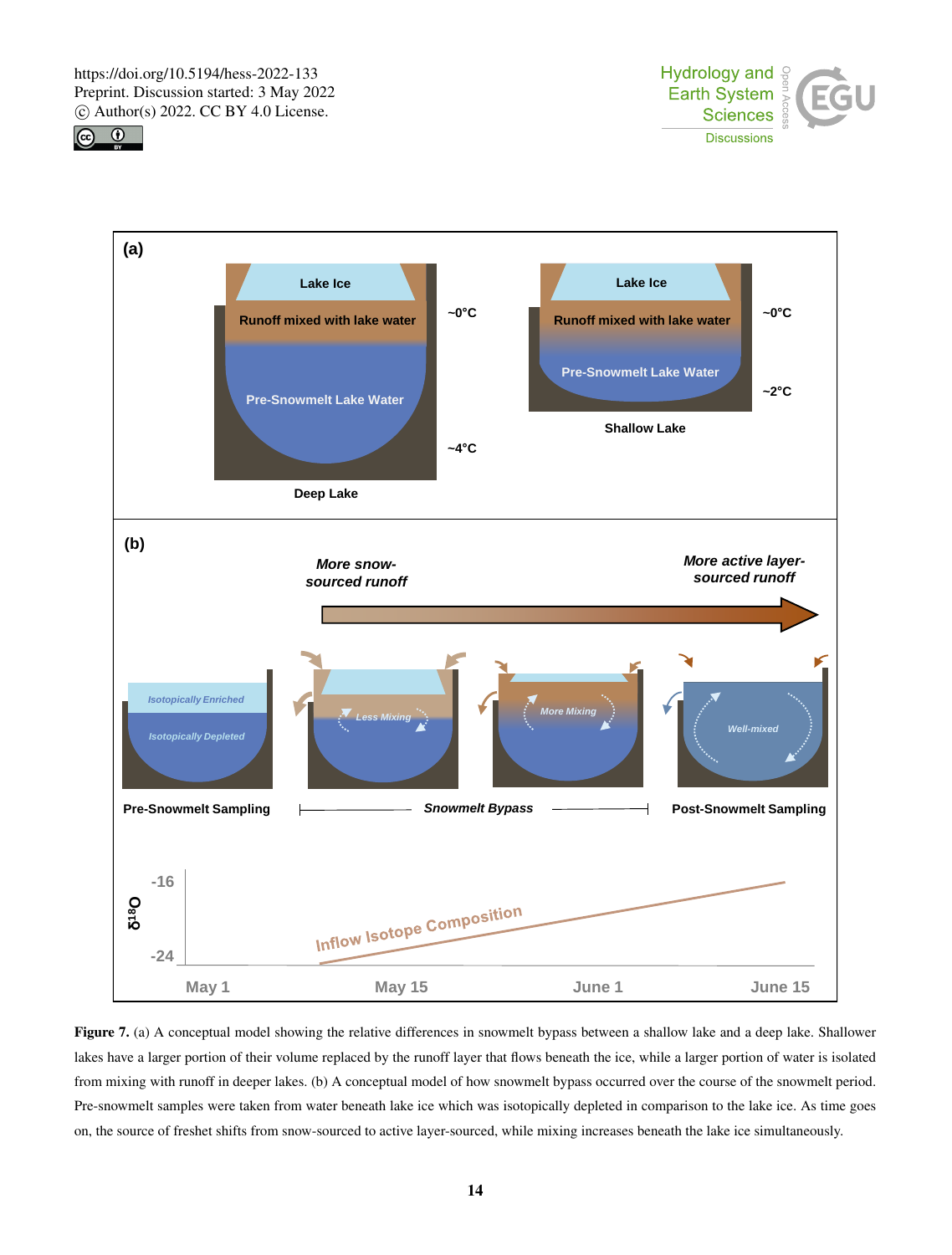



as was observed in the field and reported by Quinton and Marsh (1998). As water near the surface of the active layer is most likely to be comprised of rainfall from the previous year, we expect that much of the water stored in the top of the active layer would have been largely sourced from rainfall from the previous summer and autumn. In support of this inference, Tetzlaff et 220 al. (2018) reported  $\delta^2$ H values between -140‰ and -160‰ from August to September of 2014 in water samples taken at 10 cm soil depth at Siksik Creek, a watershed directly adjacent to the Trail Valley Creek camp (Figure 2). This range of soil water  $\delta^2$ H values is higher relative to  $\delta_P$  ( $\delta^2$ H = -160.1 ‰, Figure 5c), indicating that a mixture of snowmelt runoff with this active layer water could result in a water source similar in isotope composition to  $\delta_{P}$ .

- Freshet flowing into lakes later during the snowmelt likely had a more rainfall-sourced isotope composition, replacing the 225 more snow-sourced runoff that had entered the lake earlier during the freshet (Figure 7b). A shift from snow-sourced water towards rainfall-sourced water during the course of the snowmelt period has been observed using water isotope measurements at Siksik Creek by Tetzlaff et al. (2018). Additionally, the mixing of freshet beneath lake ice increases with time as the temperature and density gradient lessens between the top and bottom of the lake water column (Cortés et al., 2017). Based on our results and these previous studies, we conclude that the ability of the active layer to contribute runoff to lakes appears to be maximized
- 230 at the same time that vertical mixing in the lake is stronger, while snowmelt runoff flows into lakes at a time when little vertical mixing is occurring and is also likely replaced by later runoff (Figure 7b). Such interplay between timing of snowmelt runoff, lake ice melt and hydrological behaviour of the active layer explains why the source of water to lakes is not solely snowsourced, and that incorporation of active layer runoff into lakes is more important than the volume of freshet delivered to lakes, for the open-drainage lakes of this study.

#### 235 5.3 Uncertainties and improving the estimation of pre-ice formation lake isotope compositions

In our estimation of lake water replacement by freshet we had to make some assumptions (Appendix B) when estimating  $\delta_{\text{L-Pre}}$  using Equation 3. Future studies could sample lakes in the previous autumn before ice formation begins to avoid these assumptions, as minimal hydrological activity occurs over the winter months at arctic lakes due to frozen soils and ice cover on lakes (Woo, 1980). If lakes cannot be sampled in the previous autumn, another option would be to take a lake ice core and 240 sample the isotope composition at different points along the lake ice core. These isotope measurements could then be used to estimate the  $\alpha_{\text{eff}}$  value used in Equation 3, as has been done by Souchez et al. (1987) and Bowser and Gat (1995). This approach would avoid the assumptions we made in estimating  $\alpha_{\text{eff}}$  outlined in Appendix B. However with this approach, one still needs to know the volume of the lake ice relative to the volume of the remaining unfrozen water, and must rely on lake bathymetry data or a depth–to–volume relationship, such as the one we derived using bathymetry data from Big Bear Lake (Equation 4).

245 Since we only have one survey of lake bathymetry, we do not know how well our depth–to–volume relationship fits to other lakes in the region, and it could be that this relationship varies as lakes increase in surface area or in areas of different surficial geology where thermokarst processes were stronger or weaker during lake formation.

Since we do not have measurements of lake temperature, we also assume our lakes have the typical thermal structure of ice-covered lakes that leads to snowmelt bypass. Even though snowmelt bypass is a common phenomenon in many types 250 of ice–covered lakes around the world (Henriksen and Wright, 1977; Jeffries et al., 1979; Hendrey et al., 1980; Bergmann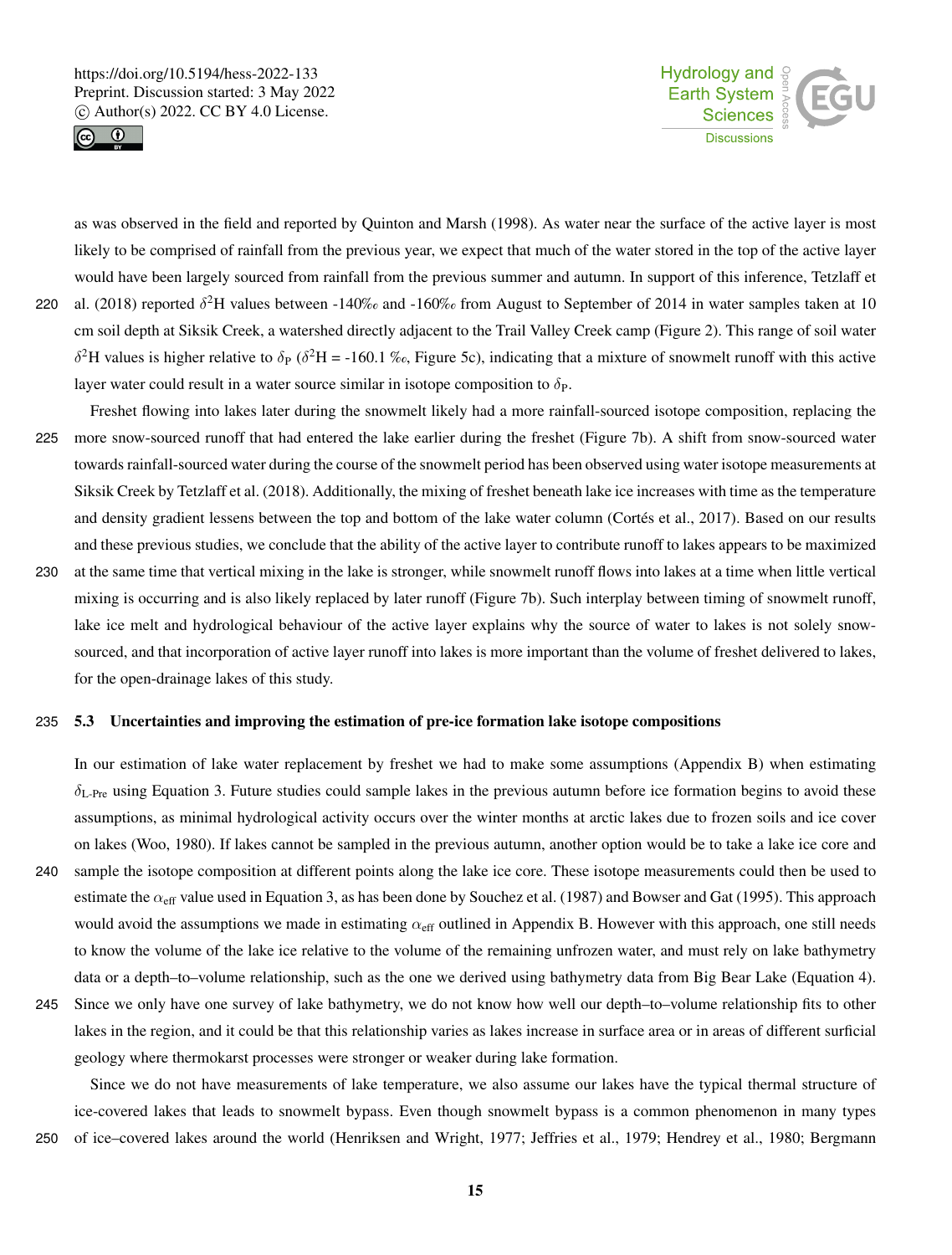



and Welch, 1985; Schiff and English, 1988; Edwards and McAndrews, 1989; Cortés et al., 2017), knowledge about how the thermal structure of our study lakes evolved over time, and varied between lakes of different depth, would have helped us better understand our results. Such data could have helped better explain why shallow lakes retain more freshet runoff than deeper lakes, and also could have helped confirm our hypothesis that water flowing into lakes later during the freshet mixes more 255 readily with lake water.

# 5.4 Climate change and snowmelt bypass

Whether climate change allows lakes to continue being open drainage or causes lakes to become closed drainage will be an important distinction, given that snowmelt bypass can only occur when lakes are at or above their outlet level. There are multiple consequences of Arctic warming that will influence lake water balance: increases in rainfall (Bintanja and Andry, 2017) and 260 snowfall (Brown and Mote, 2009; Ernakovich et al., 2014), increases in active layer thickness (Walvoord and Kurylyk, 2016; Tananaev and Lotsari, 2022; Koch et al., 2022), the proliferation of deciduous shrubs (Loranty et al., 2018), and longer lake icefree periods (Woolway et al., 2020). Whether the combination of these changes will result in an increase or decrease in runoff to lakes is currently unknown (Blöschl et al., 2019), making it difficult to predict whether lakes will remain open drainage or if some lakes may shift to being closed drainage under future climate. Due to this uncertainty, we discuss potential future changes

265 in snowmelt bypass under two scenarios: a) where lakes remain open drainage in the future, and b) where some lakes become closed drainage in the future.

If lakes are to remain open drainage in the future, we suspect the freshet that is incorporated into lakes may shift towards being more rainfall-sourced. Rainfall increases will likely leave the active layer in a more saturated state when the active layer freezes in autumn, potentially providing more water to lakes during the freshet. Other studies have already established a strong

- 270 positive relationship between increased rainfall in the previous summer and a more efficient conversion of the snowpack into freshet (Bowling et al., 2003; Stuefer et al., 2017), indicating the importance of interactions between snowmelt runoff and water stored in the thawing active layer. Increasing shrub heights will advance snowmelt timing relative to lake ice breakup (Marsh et al., 2010; Wilcox et al., 2019), causing more snowmelt to flow into lakes at a time when there is limited belowice vertical mixing. Combining earlier snowmelt timing with a more rain-saturated active layer could result in more freshet
- 275 bypassing open-drainage lakes early during the freshet, with the active layer thawing deeper and shifting freshet more towards rainfall-sourced water by the time below-ice mixing begins.

We expect any lakes that become closed drainage will retain more freshet runoff than comparable open drainage lakes, because closed drainage lakes will retain any freshet that is required to recharge the lake to its outlet level. Since snowmelt bypass cannot occur until a closed drainage lake is recharged to its outlet level, we expect that freshet retention by closed

280 drainage lakes will not be as influenced by lake depth. Lakes with smaller ratios of watershed area to lake area (WA/LA) are more prone to a more negative water balance (Marsh and Pomeroy, 1996; Gibson and Edwards, 2002; Turner et al., 2014; Arp et al., 2015; Wilcox et al., in prep.). Therefore, we expect lakes with relatively small WA/LA will be more prone to becoming closed drainage, relying on freshet to recharge them to their outlet level and retain more freshet as a result. A corollary of this prediction is that other ice-covered lakes which currently lie below their outlet level at the onset of the freshet (i.e., closed-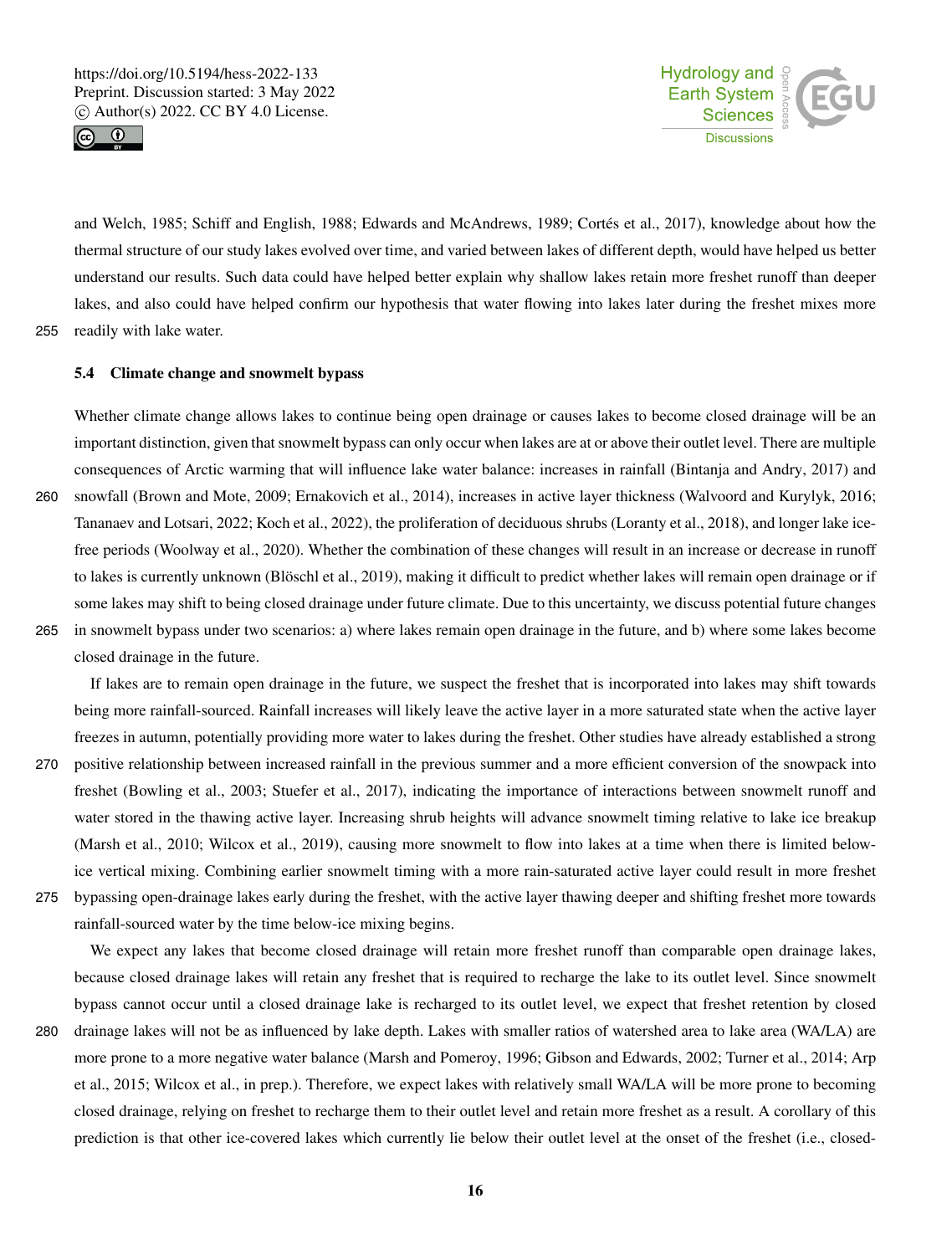



285 drainage lakes) likely retain more freshet than open-drainage lakes of a similar lake depth. A more saturated active layer at the onset of snowmelt, combined with a greater amount of snowfall should increase the ability of freshet to recharge any closed-drainage lakes.

# 6 Conclusions

- The large volume of freshet that flows into lakes every year is likely to bypass ice-covered, open-drainage lakes due to limited 290 mixing between lake water beneath the lake ice and freshet. By estimating the percentage of lake water replaced by freshet at 17 lakes, we have been able to explore which lake and watershed attributes affect snowmelt bypass. Our data show that as lake depth increases the amount of lake water replaced by freshet decreases, because freshet is unable to mix with deeper lake water when lakes are ice-covered and the water column is stratified. Additionally, the volume of freshet flowing into the lakes seems to have no observable impact on the amount of lake water replaced by freshet. Estimation of the isotope composition
- 295 of source water showed that the freshet remaining in lakes was not solely snow sourced rainwater left in the active layer from the previous autumn had mixed with snowmelt before it entered lakes. Active layer-sourced water likely flows into lakes later on in spring and at a time when freshet can more easily mix with pre-snowmelt lake water, replacing the earlier more snow-sourced freshet.
- Relationships observed between lake depth and lake biogeochemistry in ice-covered lakes may be explained by the dif-300 ferences in snowmelt bypass at lakes of different depth. Previous studies have observed that snowmelt runoff has a unique geochemical composition (Marsh and Pomeroy, 1999) that impacts lake biogeochemistry (Balasubramaniam et al., 2015); future research could investigate how the varying degrees of snowmelt bypass affects lake biogeochemistry. Research in Old Crow Flats, Yukon, identified that subarctic lakes with predominantly snow-sourced water have lower pH, lower specific conductivity, and higher concentrations of dissolved organic carbon (Balasubramaniam et al., 2015).
- 305 Models specialized for northern environments are rapidly improving their ability to represent the complicated processes present in permafrost regions, such as the effect of shrubs on snow accumulation, snowmelt and active layer thickness (Krogh and Pomeroy, 2019; Bui et al., 2020), lake ice formation and decay (MacKay et al., 2017) and the mixing processes that lead to snowmelt bypass (MacKay et al., 2017). Such models could be used to examine how freshet water sources may change in the future, which could have significant impacts on lake biogeochemistry (Finlay et al., 2006; Balasubramaniam et al., 2015).
- 310 Additionally, current physically-based lake models can represent vertical mixing beneath lake ice (MacKay et al., 2017), and could be used to further evaluate the influence of lake depth or climate change on snowmelt bypass and resulting impacts on lake biogeochemistry.

*Data availability.* The data used in the paper are presented in tables in the manuscript and Appendix A and C. Isotope data and lake and watershed attribute data can be downloaded from the Trail Valley Creek Research Station Dataverse at https://doi.org/10.5683/SP3/AZE4ER.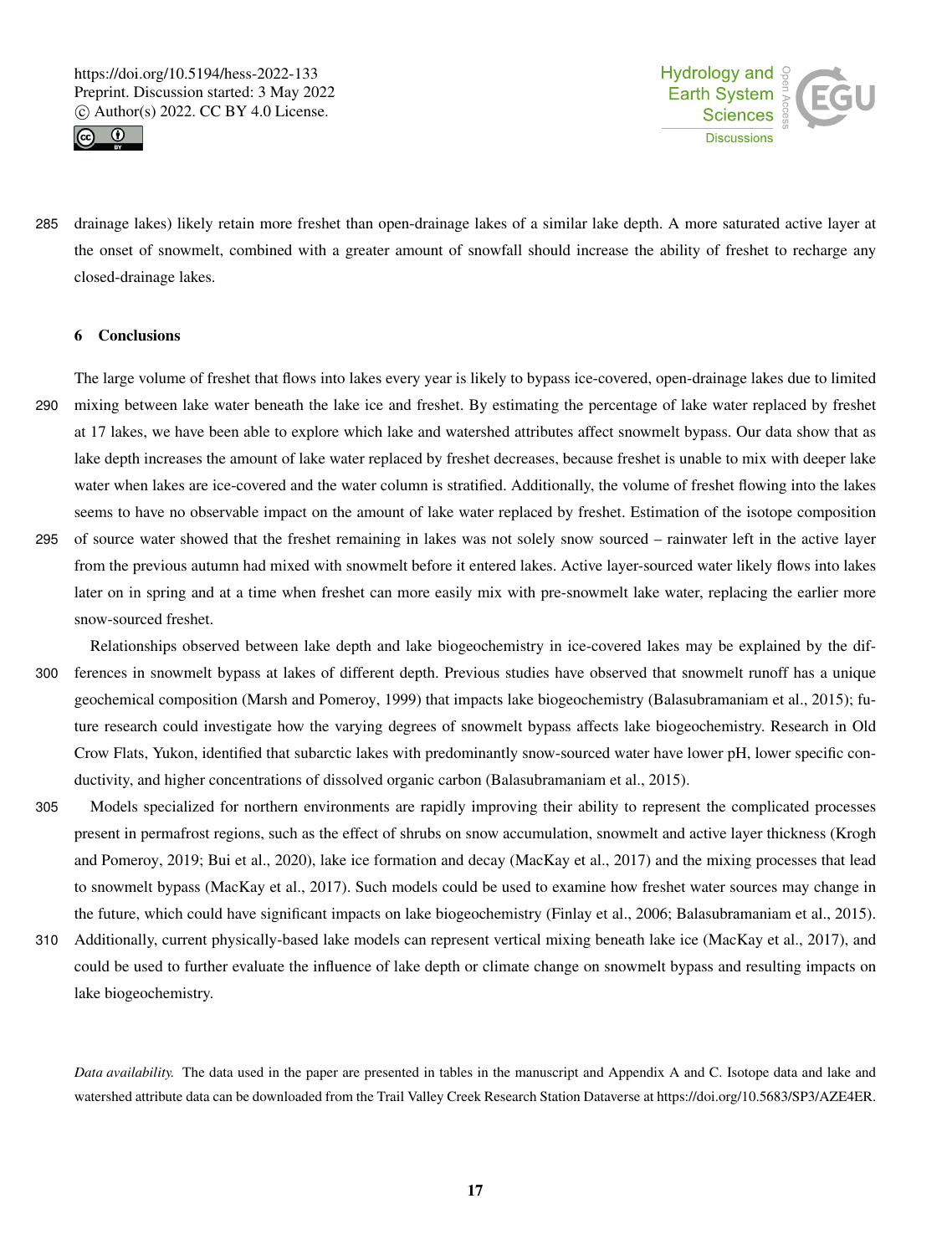



#### 315 Appendix A: Isotope framework

| Parameter                      | Value                                            | Reference                                     |
|--------------------------------|--------------------------------------------------|-----------------------------------------------|
| $\delta^*(\%_0)$               | $\delta^{18}$ O = -10.77, $\delta^2$ H = -104.97 | (Gonfiantini, 1986)                           |
| $h(\%)$                        | 80.5                                             | (Environment and Climate Change Canada, 2019) |
| T(K)                           | 282.32                                           | (Environment and Climate Change Canada, 2019) |
| $\alpha_{L-V}^*$               | $^{18}$ O = 1.0108, $^{2}$ H = 1.0981            | (Horita and Wesolowski, 1994)                 |
| $\varepsilon^*$                | $^{18}$ O = 0.0108, $^{2}$ H = 0.0981            | (Horita and Wesolowski, 1994)                 |
| $\varepsilon_k$                | $^{18}$ O = 0.0028, $^{2}$ H = 0.0024            | (Gonfiantini, 1986)                           |
| $\delta_{\text{Rain}} (\%o)$   | $\delta^{18}$ O = -16.79, $\delta^2$ H = -128.7  | This study.                                   |
| $\delta_{\text{Show}}(\%o)$    | $\delta^{18}$ O = -24.61, $\delta^2$ H = -184.2  | This study.                                   |
| LMWL Slope, Intercept $(\%_0)$ | 7.066, $\delta^2$ H = -10.0                      | This study.                                   |
| LEL Slope, Intercept           | 5.114, 48.9                                      | This study.                                   |

Table A1. Variables used in isotope framework and sources of their calculation.

The isotope framework (i.e., establishment of the predicted Local Evaporation Line (LEL)) used for this study was based on the coupled isotope tracer method developed by Yi et al. 2008, following other studies that have investigated lake water balances using water isotope tracers (Turner et al., 2014; Remmer et al., 2020; MacDonald et al., 2021). Below are the variables and equations required to calculate  $\delta^*$ , the terminal point on the LEL. The equation for  $\delta^*$ , which represents the isotope composition 320 of a lake at the point of desiccation, is as follows (Gonfiantini, 1986):

 $\delta^* = \frac{h * \delta_{As} + \varepsilon_k + (\varepsilon^*/\alpha^*)}{h}$  $h-\varepsilon_k-(\varepsilon^*/\alpha^*)$ (A1)

where  $\alpha^*$  is the fractionation factor between the liquid and vapour phase of water (Horita and Wesolowski, 1994), calculated for  $\delta^{18}$ O as:

$$
\alpha_{L-V}^* = 2.718^{(-7.685 + 6.7123 \times \frac{10^3}{T} - 1.6664 \times \frac{10^6}{T^2} + 0.35041 \times \frac{10^9}{T^3})/1000}
$$
(A2)

325 and calculated for  $\delta^{18}$ O as:

$$
\alpha_{L-V}^* = 2.718^{(1158.8 * \frac{T^3}{10^9} - 1620.1 * \frac{T^2}{10^6} + 794.84 * \frac{(}{T}10^3 - 161.04 + 2.9992 * \frac{10^9}{T^3})/1000}
$$
(A3)

The term  $\varepsilon^*$  is a separation term where:

$$
\varepsilon^* = \alpha^* - 1 \tag{A4}
$$

The term h represents the relative humidity of the air above the water and  $\delta_{As}$  is the isotope composition of atmospheric 330 moisture during the open water season defined as:

$$
\delta_{As} = \frac{\delta_{Ps} - \varepsilon^*}{\alpha^*} \tag{A5}
$$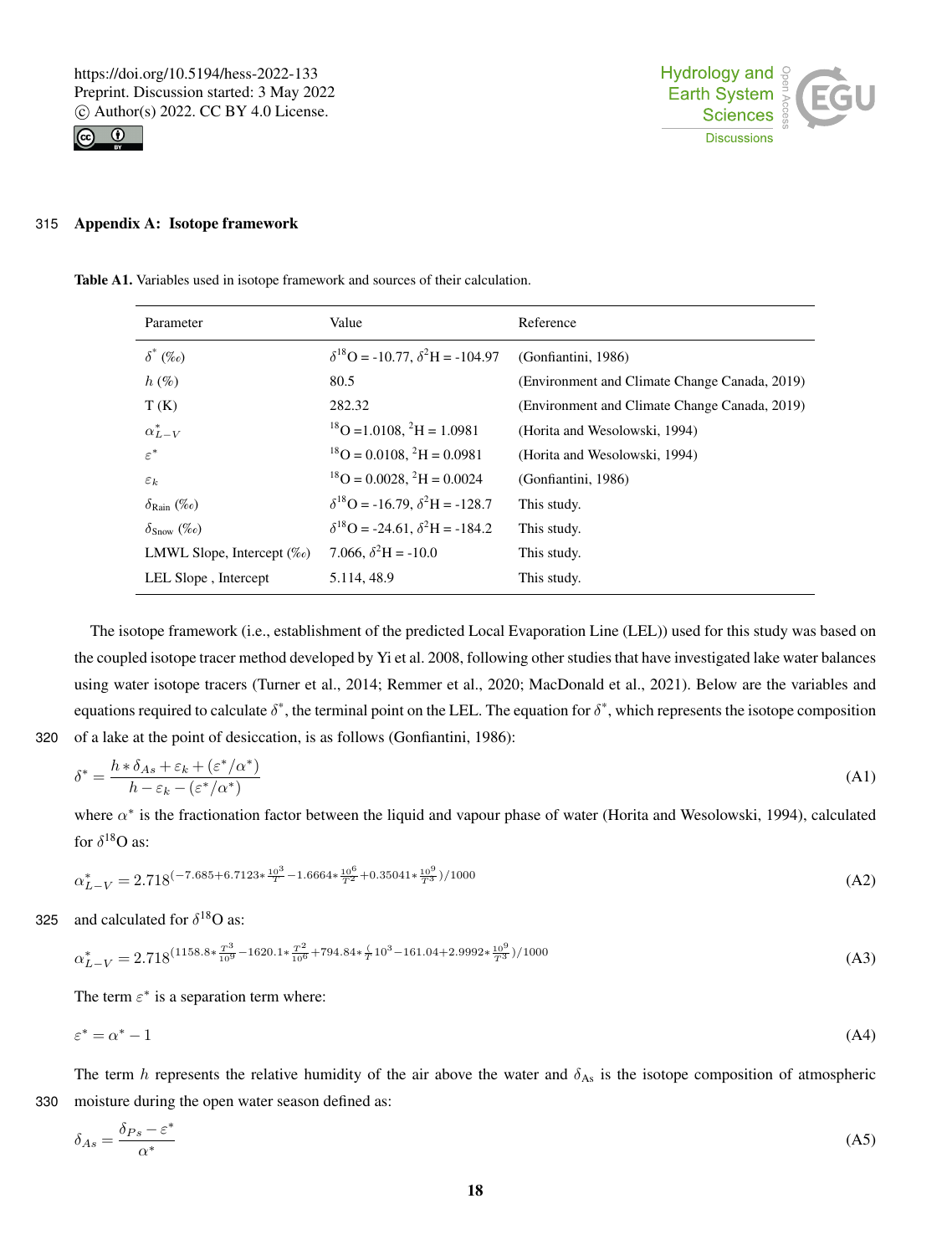



where  $\delta_{\text{Ps}}$  is the average isotope composition of precipitation (i.e., rainfall) during the open water season. The term  $\varepsilon_k$  is the kinetic fractionation separation term, defined as

$$
\varepsilon_k = x * (1 - h) \tag{A6}
$$

335 where x = 0.0142 for  $\delta^{18}$ O and x = 0.0125 for  $\delta^2$ H (Gonfiantini, 1986).

# Appendix B: Determination of  $\alpha_{\text{eff}}$  values

In order to determine  $\alpha_{\text{eff}}$ , two variables must be taken into account: the thickness of the <sup>18</sup>O or <sup>2</sup>H boundary layer across which heavy isotopes are diffusing from water into ice, and the downward velocity of the freezing ice (Ferrick et al., 2002). If these two variables are known, the fractionation factor can be estimated using a linear resistance model developed by Ferrick et al. 340 1998, which is similar in structure to the Craig and Gordon (1965) linear resistance model for evaporation. Ferrick et al. 1998 define the effective fractionation factor between ice and water as:

$$
\alpha_{eff} = \frac{\alpha_{L-S}^*}{\alpha_{L-S}^* + (1 - \alpha_{L-S}^*)exp[\frac{-zv}{D_i}]} \tag{B1}
$$

where  $\alpha_{L-S}^*$  is the equilibrium fractionation factor between ice and water (1.002909 for <sup>18</sup>O/<sup>16</sup>O, 1.02093 for <sup>2</sup>H/<sup>1</sup>H (Wang and Meijer, 2018)), z is the <sup>18</sup>O or <sup>2</sup>H boundary layer thickness between the ice and water (mm), v is the velocity of ice growth 345 (cm<sup>2</sup> day<sup>-1</sup>), and  $D_i$  is the self-diffusion coefficient of <sup>1</sup>H<sub>2</sub><sup>18</sup>O or <sup>1</sup>H<sup>2</sup>H<sup>16</sup>O at 0°C (cm<sup>2</sup> day<sup>-1</sup>). As the boundary layer and the velocity of ice growth increase,  $\alpha_{\text{eff}}$  moves from the value of  $\alpha_{L-S}^*$  towards a value of 1 (no fractionation).

As we do not know the boundary layer thickness at the ice-water interface, or the exact ice growth velocity for the lakes studied here, we relied on multiple other sources of information to estimate a probable upper and lower bound of  $\alpha_{\rm eff}$ . We took into account previous estimates of αeff for ice-water fractionation (Souchez et al., 1987; Bowser and Gat, 1995; Ferrick et al., 350 2002) and boundary layer thickness from other studies of lakes (Ferrick et al., 1998, 2002; Gibson and Prowse, 2002). The boundary layer thickness between water and freezing ice in a lake was estimated to be between 1 mm and 6 mm by Ferrick et al. 1998, however, they revised this estimate with a more rigorous diffusion model to 1  $\pm$ 0.3 mm for <sup>18</sup>O and 0.4  $\pm$  0.2 mm for <sup>2</sup>H (Ferrick et al., 2002). They also found that the boundary layer thickness remained mostly stable across different ice growth velocities, although the lowest ice growth velocity of  $\sim 0.9$  cm day<sup>-1</sup> had a boundary layer of  $\sim 1.8$  mm (Ferrick et al., 2002). 355 The mean <sup>18</sup>O  $\alpha_{\text{eff}}$  values for two ice cores taken from the lake studied by Ferrick et al. 2002 were 1.0021 and 1.0020, with

- respective ice growth velocities of 3.7 and 4.1 cm day-1. A 1 mm boundary layer was also estimated by Gibson and Prowse (2002) beneath river ice in northern Canada, however they also suggest that the boundary layer thickness can reach up to 4 mm in quiescent lake water. Therefore, we assume a minimum boundary layer thickness of 1 mm, and a maximum boundary layer thickness of 4 mm.
- 360 We estimated the minimum possible freezing velocity of our study lakes using the initial date of ice formation and the ice thickness we measured in spring. Based on Sentinel imagery (Sentinel Playground) all studied lakes became ice-covered by October 16th, 2017. Ice thickness was measured at Big Bear and Little Bear Lake (near Trail Valley Creek camp, Figure 1)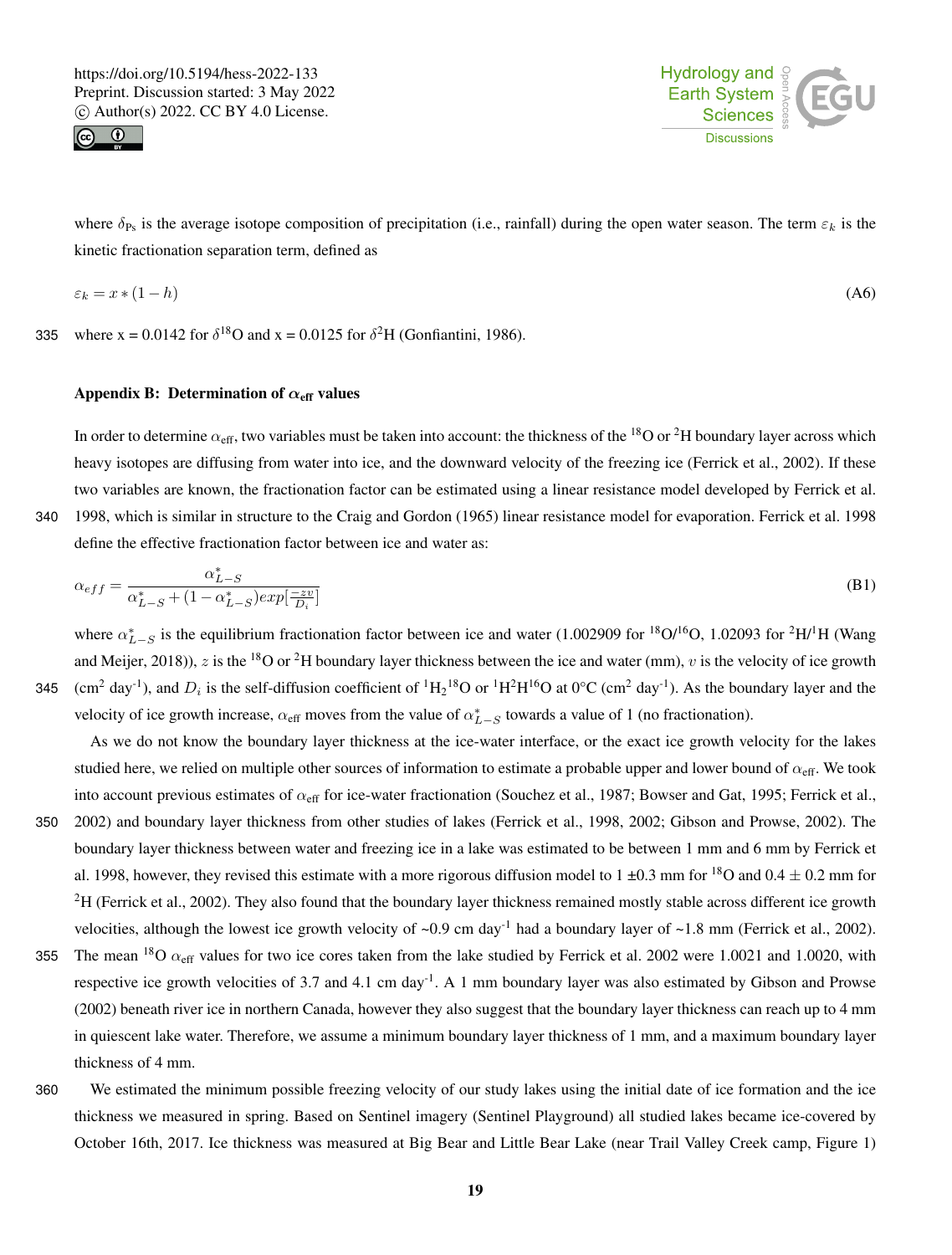





**Figure B1.** Comparison of Pre-Lake Ice Formation and August / September 2018 lake isotope compositions. The  $\alpha_{\rm eff}$  values ( $\delta^2$ H  $\alpha_{\rm eff}$ ) 1.010,  $\delta^{18}$ O  $\alpha_{\text{eff}}$  = 1.0015) match closely with August and September 2018 lake isotope compositions. This suggests that these  $\alpha_{\text{eff}}$  estimates are appropriate to use for estimating the pre-ice formation lake water isotope compositions

on March 21st, 2018, and when ice thickness was remeasured again in late April, it had not become any thicker. Therefore, assuming ice growth began on October 16, 2017 and ceased on March 21, 2018, the ice growth velocities for our study lakes 365 range from an average of  $0.50 - 0.84$  cm day<sup>-1</sup> (0.78 – 1.32 m ice thickness). This only provides a lower bound estimate for ice growth velocity, as ice growth likely stopped earlier than March 21, 2018, and was more rapid during initial ice formation.

We further constrained our estimate of  $\alpha_{\text{eff}}$  by assuming that  $\alpha_{\text{eff}}$  values that result in lake water replacement estimates of >100% or <0% were not correct. Using all these sources of information, we calculated an upper bound of  $\alpha_{\rm eff}$  values based on the minimum possible ice freezing velocity (<sup>2</sup>H  $\alpha_{\text{eff}}$  = 1.0199, <sup>18</sup>O  $\alpha_{\text{eff}}$  = 1.00286) and lower bound of  $\alpha_{\text{eff}}$  values which still 370 generate lake water replacement estimates that are  $> 0\%$  (<sup>2</sup>H  $\alpha_{\text{eff}} = 1.010$ , <sup>18</sup>O  $\alpha_{\text{eff}} = 1.0015$ ).

Assuming a 2 mm boundary layer, which is within the range of our boundary layer thickness estimates,  $\alpha_{\text{eff}}$  values of 1.0015 for <sup>18</sup>O and 1.010 for <sup>2</sup>H correspond to ice growth rates of 3.62 cm day-1 for <sup>18</sup>O and 3.34 cm day<sup>-1</sup> for <sup>2</sup>H. Similar ice growth have been observed in Arctic lakes (Woo, 1980); greater ice growth rates were also estimated for a lake in a warmer climate by Ferrick et al. (2002). These  $\alpha_{\text{eff}}$  values also compare well with other measured  $\alpha_{\text{eff}}$  values in lakes: a range of  $\alpha_{\text{eff}} = 1.013$ 

375  $-1.015$  for <sup>2</sup>H was found by Souchez et al. (1987) for a 4.4 cm thick lake ice cover;  $\alpha_{\text{eff}}$  has been found to range from 1.0005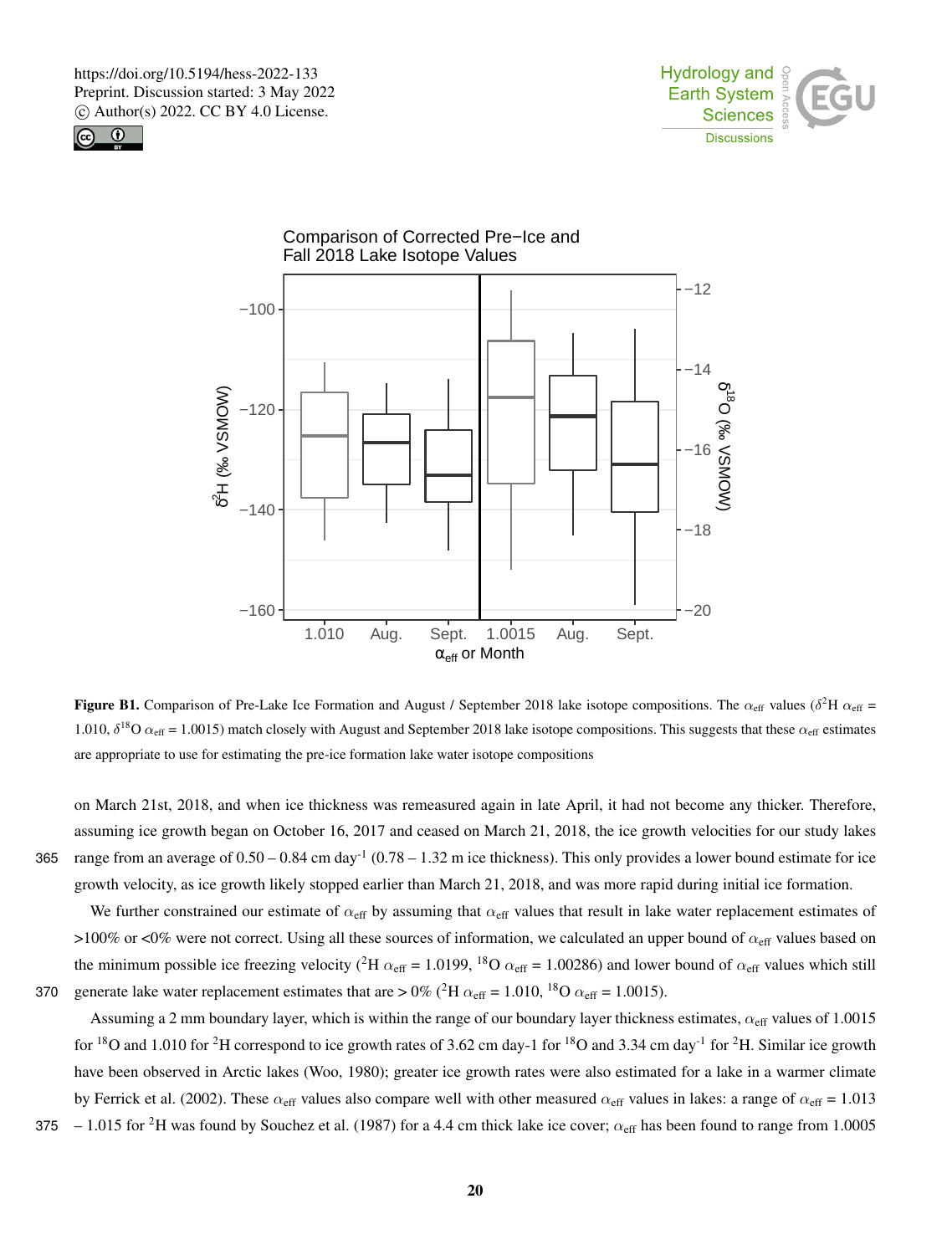



to 1.0027 for <sup>18</sup>O in a single 50 cm ice core (Bowser and Gat, 1995). The  $\delta_{\text{L-Pre}}$  values calculated using  $\alpha_{\text{eff}} = 1.0015$  for <sup>18</sup>O and 1.010 for <sup>2</sup>H also closely match the distribution of  $\delta_L$  values from August and September of 2018, giving an indication that these  $\alpha_{\text{eff}}$  values are realistic isotopic concentrations found in our study lakes (Figure B1). Therefore, we chose  $\alpha_{\text{eff}}$  = 1.0015 for <sup>18</sup>O and  $\alpha_{\text{eff}}$  = 1.010 for <sup>2</sup>H as our  $\alpha_{\text{eff}}$  values, as they correspond well with other estimates  $\alpha_{\text{eff}}$ , are within a range 380 of probable ice-growth rates and lake water replacement by freshet and generate pre-ice formation isotope compositions that closely match the following summer's lake isotope composition.

#### Appendix C: Bathymetric data and volume – depth relationship

Table C1. Big Bear Lake bathymetric data and fit between modelled relationship between lake volume and lake depth as a percentage of total lake volume and depth.

| Depth<br>(m)   | Cumulative<br>Depth $(\%$ total) | Cumulative<br>Volume $(m^3)$ | Cumulative<br>Volume $(\%$ total) | Modelled Cumulative<br>Volume $(\%$ total) | Offset between data and modelled<br>cumulative volume (%) |
|----------------|----------------------------------|------------------------------|-----------------------------------|--------------------------------------------|-----------------------------------------------------------|
|                |                                  |                              |                                   |                                            |                                                           |
| 2.5            | 100                              | 89326.83                     | 100                               | 100                                        | 0.00                                                      |
| 2.25           | 90                               | 88327.68                     | 98.88                             | 99                                         | $-0.12$                                                   |
| 2              | 80                               | 85881.37                     | 96.14                             | 96                                         | 0.14                                                      |
| 1.75           | 70                               | 82441.90                     | 92.29                             | 91                                         | 1.29                                                      |
| 1.5            | 60                               | 77491.01                     | 86.75                             | 84                                         | 2.75                                                      |
| 1.25           | 50                               | 69384.35                     | 77.67                             | 75                                         | 2.67                                                      |
|                | 40                               | 58991.30                     | 66.04                             | 64                                         | 2.04                                                      |
| 0.75           | 30                               | 46548.63                     | 52.11                             | 51                                         | 1.11                                                      |
| 0.5            | 20                               | 32463.34                     | 36.34                             | 36                                         | 0.34                                                      |
| 0.25           | 10                               | 16944.40                     | 18.97                             | 19                                         | $-0.03$                                                   |
| $\overline{0}$ | $\mathbf{0}$                     | $\boldsymbol{0}$             | $\boldsymbol{0}$                  | $\mathbf{0}$                               | 0.00                                                      |

The modelled relationship between lake depth and volume is:

$$
V_{lake} = (-0.01D_{lake})^2 + 2D_{lake}
$$
 (C1)

385 where  $V_{\text{late}}$  is the cumulative lake volume as a percent of total and  $D_{\text{late}}$  is the cumulative lake depth as a percent of total (Table C1).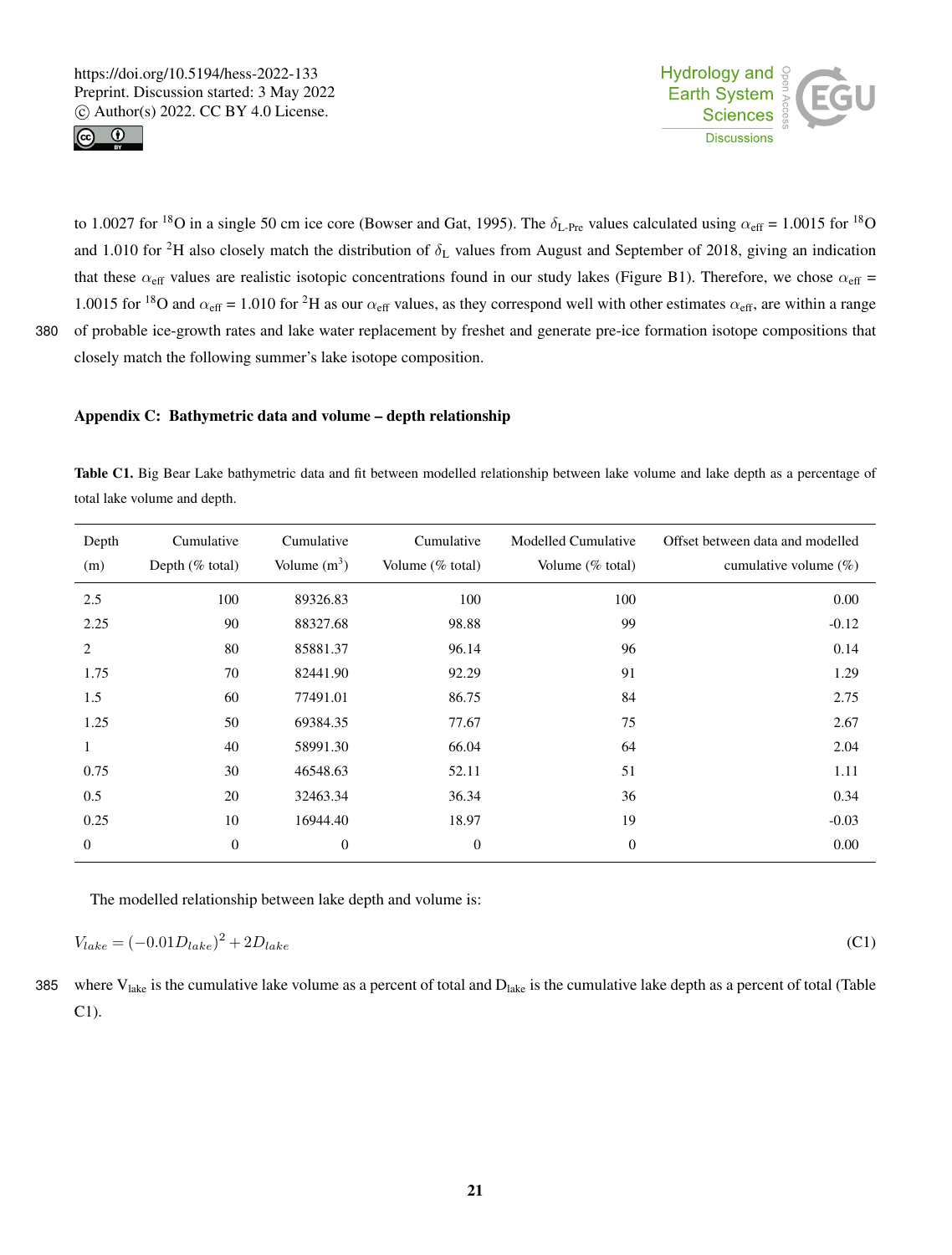



*Author contributions.* E.J.W developed the study design and sampling plan with input from B.B.W and P.M. E.J.W completed field sampling and sample preparation for lab analysis. E.J.W completed the data analysis with input from B.B.W. E.J.W lead the writing of the manuscript with input from B.B.W and P.M.

390 *Competing interests.* The authors declare that they do not have any conflict of interest.

*Acknowledgements.* E.J.W was funded by a W. Garfield Weston Award for Northern Research and an Ontario Graduate Scholarship. We acknowledge funding from ArcticNet, Northern Water Futures, Northern Studies Research Program, Polar Continental Shelf Program, the Canada Research Chairs program, and the Natural Sciences and Engineering Research Council of Canada. The research license (No. 16237) was administered by the Aurora Research Institute in Inuvik, Northwest Territories, Canada, and can be found at 395 http://data.nwtresearch.com/Scientific/16237. The authors are grateful for the assistance of the Arctic Hydrology Research Group members for their help in completing the field work. The authors also thank the staff of the UW-EIL for completing the isotope analyses.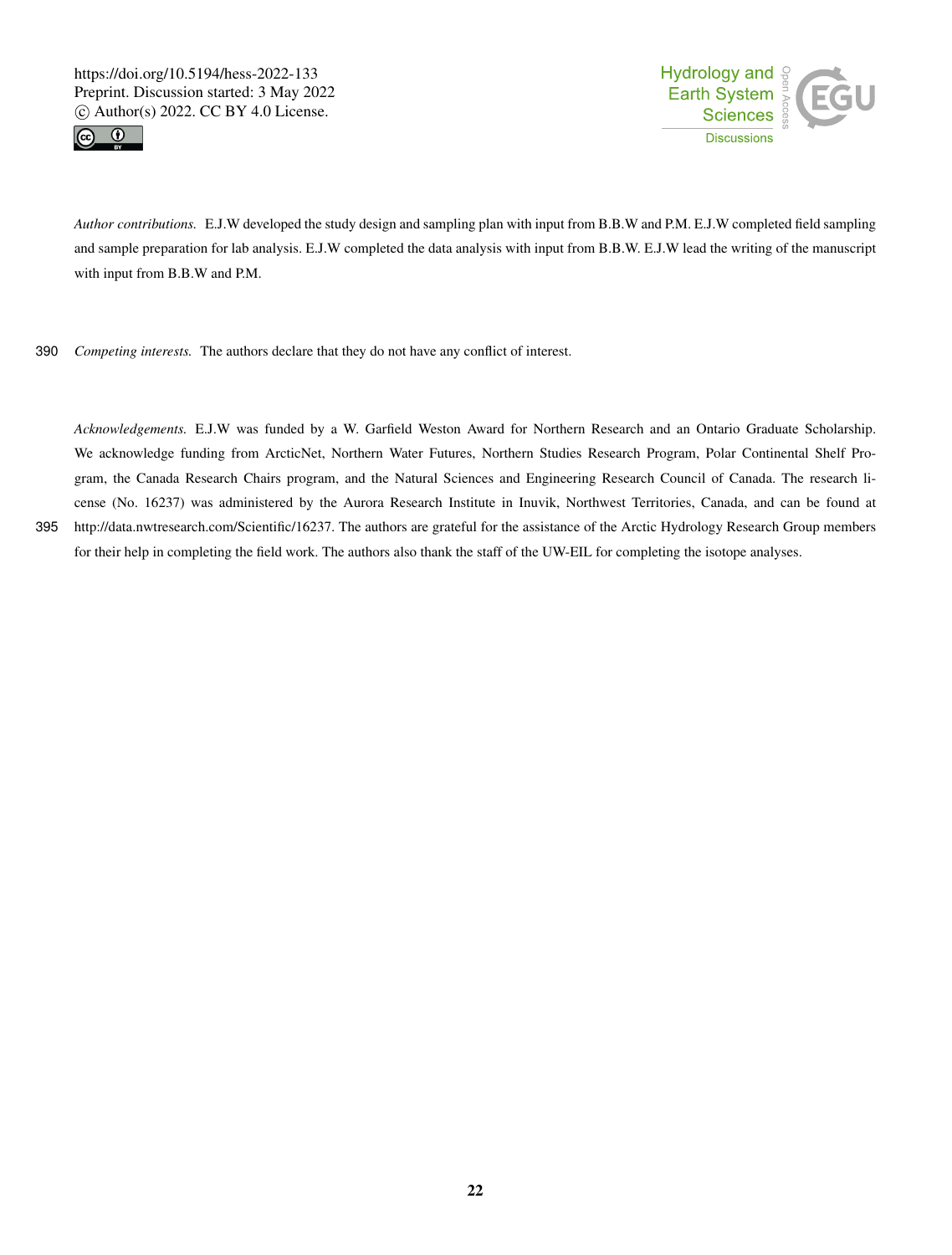



#### References

- Arp, C. D., Jones, B. M., Liljedahl, A. K., Hinkel, K. M., and Welker, J. A.: Depth, ice thickness, and ice-out timing cause divergent hydrologic responses among Arctic lakes, Water Resources Research, 51, 9379–9401, https://doi.org/10.1016/0022-1694(68)90080-2, 400 2015.
- - Balasubramaniam, A. M., Hall, R. I., Wolfe, B. B., Sweetman, J. N., and Wang, X.: Source water inputs and catchment characteristics regulate limnological conditions of shallow subarctic lakes (Old Crow Flats, Yukon, Canada), Canadian Journal of Fisheries and Aquatic Sciences, 72, 1058–1072, https://doi.org/10.1139/cjfas-2014-0340, 2015.
- Bergmann, M. A. and Welch, H. E.: Spring Meltwater Mixing in Small Arctic Lakes, Canadian Journal of Fisheries and Aquatic Sciences, 405 42, 1789–1798, https://doi.org/10.1139/f85-224, 1985.
	- Bintanja, R. and Andry, O.: Towards a rain-dominated Arctic, Nature Climate Change, 7, 263–267, https://doi.org/10.1038/nclimate3240, 2017.
	- Blöschl, G., Bierkens, M. F., Chambel, A., Cudennec, C., Destouni, G., Fiori, A., Kirchner, J. W., McDonnell, J. J., Savenije, H. H., Sivapalan, M., Stumpp, C., Toth, E., Volpi, E., Carr, G., Lupton, C., Salinas, J., Széles, B., Viglione, A., Aksoy, H., Allen, S. T., Amin, A.,
- 410 Andréassian, V., Arheimer, B., Aryal, S. K., Baker, V., Bardsley, E., Barendrecht, M. H., Bartosova, A., Batelaan, O., Berghuijs, W. R., Beven, K., Blume, T., Bogaard, T., Borges de Amorim, P., Böttcher, M. E., Boulet, G., Breinl, K., Brilly, M., Brocca, L., Buytaert, W., Castellarin, A., Castelletti, A., Chen, X., Chen, Y., Chen, Y., Chifflard, P., Claps, P., Clark, M. P., Collins, A. L., Croke, B., Dathe, A., David, P. C., de Barros, F. P. J., de Rooij, G., Di Baldassarre, G., Driscoll, J. M., Duethmann, D., Dwivedi, R., Eris, E., Farmer, W. H., Feiccabrino, J., Ferguson, G., Ferrari, E., Ferraris, S., Fersch, B., Finger, D., Foglia, L., Fowler, K., Gartsman, B., Gascoin, S., Gaume, E.,
- 415 Gelfan, A., Geris, J., Gharari, S., Gleeson, T., Glendell, M., Gonzalez Bevacqua, A., González-Dugo, M. P., Grimaldi, S., Gupta, A. B., Guse, B., Han, D., Hannah, D., Harpold, A., Haun, S., Heal, K., Helfricht, K., Herrnegger, M., Hipsey, M., Hlaváčiková, H., Hohmann, C., Holko, L., Hopkinson, C., Hrachowitz, M., Illangasekare, T. H., Inam, A., Innocente, C., Istanbulluoglu, E., Jarihani, B., Kalantari, Z., Kalvans, A., Khanal, S., Khatami, S., Kiesel, J., Kirkby, M., Knoben, W., Kochanek, K., Kohnová, S., Kolechkina, A., Krause, S., Kreamer, D., Kreibich, H., Kunstmann, H., Lange, H., Liberato, M. L. R., Lindquist, E., Link, T., Liu, J., Loucks, D. P., Luce, C., Mahé,
- 420 G., Makarieva, O., Malard, J., Mashtayeva, S., Maskey, S., Mas-Pla, J., Mavrova-Guirguinova, M., Mazzoleni, M., Mernild, S., Misstear, B. D., Montanari, A., Müller-Thomy, H., Nabizadeh, A., Nardi, F., Neale, C., Nesterova, N., Nurtaev, B., Odongo, V. O., Panda, S., Pande, S., Pang, Z., Papacharalampous, G., Perrin, C., Pfister, L., Pimentel, R., Polo, M. J., Post, D., Prieto Sierra, C., Ramos, M.-H., Renner, M., Reynolds, J. E., Ridolfi, E., Rigon, R., Riva, M., Robertson, D. E., Rosso, R., Roy, T., Sá, J. H., Salvadori, G., Sandells, M., Schaefli, B., Schumann, A., Scolobig, A., Seibert, J., Servat, E., Shafiei, M., Sharma, A., Sidibe, M., Sidle, R. C., Skaugen, T., Smith, H., Spiessl,
- 425 S. M., Stein, L., Steinsland, I., Strasser, U., Su, B., Szolgay, J., Tarboton, D., Tauro, F., Thirel, G., Tian, F., Tong, R., Tussupova, K., Tyralis, H., Uijlenhoet, R., van Beek, R., van der Ent, R. J., van der Ploeg, M., Van Loon, A. F., van Meerveld, I., van Nooijen, R., van Oel, P. R., Vidal, J.-P., von Freyberg, J., Vorogushyn, S., Wachniew, P., Wade, A. J., Ward, P., Westerberg, I. K., White, C., Wood, E. F., Woods, R., Xu, Z., Yilmaz, K. K., and Zhang, Y.: Twenty-three unsolved problems in hydrology (UPH) – a community perspective, Hydrological Sciences Journal, 64, 1141–1158, https://doi.org/10.1080/02626667.2019.1620507, 2019.
- 430 Bouchard, F., Turner, K. W., MacDonald, L. A., Deakin, C., White, H., Farquharson, N., Medeiros, A. S., Wolfe, B. B., Hall, R. I., Pienitz, R., and Edwards, T. W. D.: Vulnerability of shallow subarctic lakes to evaporate and desiccate when snowmelt runoff is low, Geophysical Research Letters, 40, 6112–6117, https://doi.org/10.1002/2013GL058635, 2013.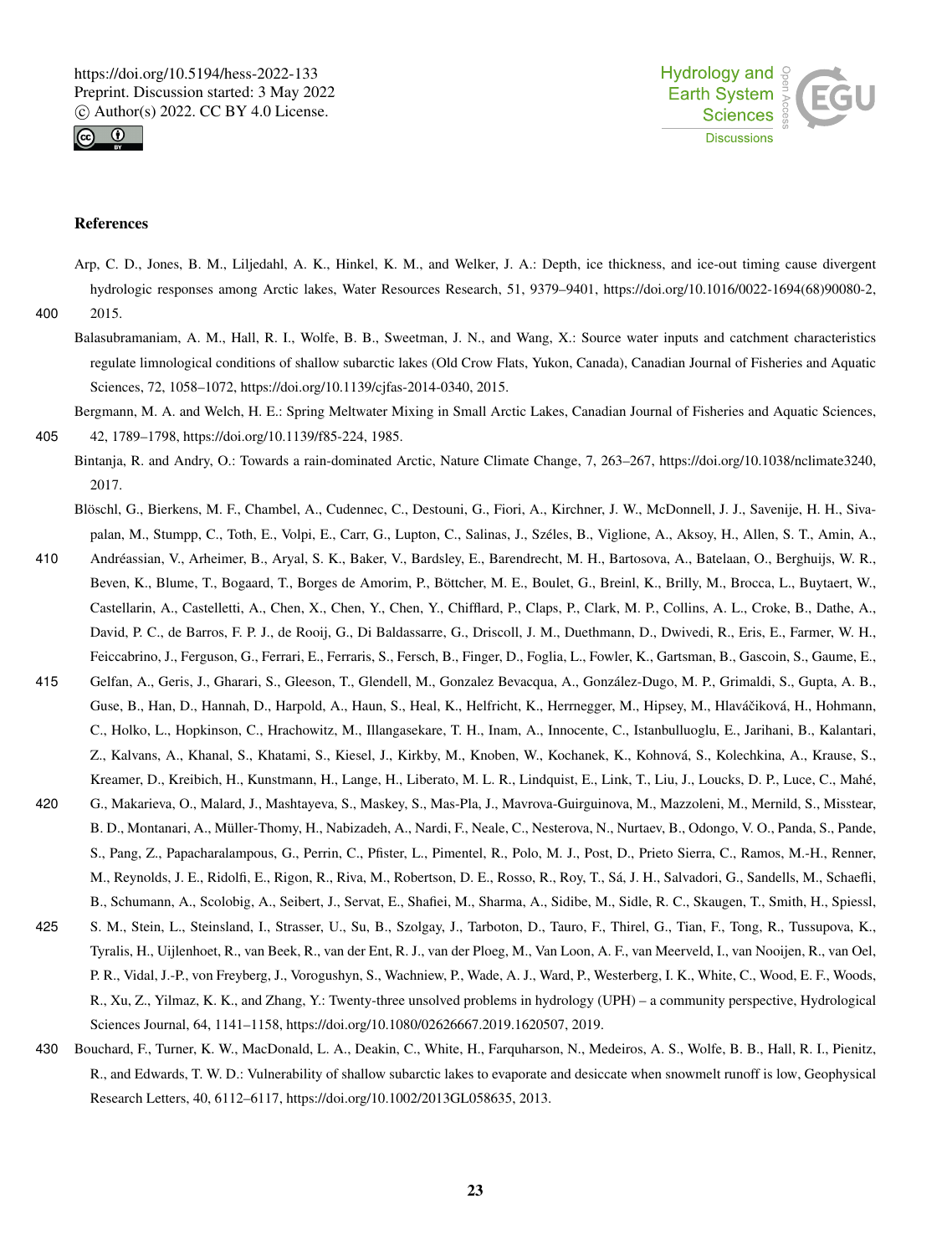



- Bowling, L. C., Kane, D. L., Gieck, R. E., Hinzman, L. D., and Lettenmaier, D. P.: The role of surface storage in a low-gradient Arctic watershed, Water Resources Research, 39, 1–13, https://doi.org/10.1029/2002WR001466, 2003.
- 435 Bowser, C. and Gat, J.: On the process of lake ice formation, in: Isotopes in Water Resources Management, pp. 209–211, Vienna, 1995. Box, J. E., Colgan, W. T., Christensen, T. R., Schmidt, N. M., Lund, M., Parmentier, F.-J. W., Brown, R., Bhatt, U. S., Euskirchen, E. S., Romanovsky, V. E., Walsh, J. E., Overland, J. E., Wang, M., Corell, R. W., Meier, W. N., Wouters, B., Mernild, S., Mård, J., Pawlak, J., and Olsen, M. S.: Key indicators of Arctic climate change: 1971–2017, Environmental Research Letters, 14, 045 010, https://doi.org/10.1088/1748-9326/aafc1b, 2019.
- 440 Brock, B. E., Wolfe, B. B., and Edwards, T. W. D.: Spatial and temporal perspectives on spring break-up flooding in the Slave River Delta, NWT, Hydrological Processes, 22, 4058–4072, https://doi.org/10.1002/hyp, 2008.
	- Brosius, L. S., Anthony, K. M., Treat, C. C., Lenz, J., Jones, M. C., Bret-Harte, M. S., and Grosse, G.: Spatiotemporal patterns of northern lake formation since the Last Glacial Maximum, Quaternary Science Reviews, 253, 106 773, https://doi.org/10.1016/j.quascirev.2020.106773, 2021.
- 445 Brown, R. D. and Mote, P. W.: The response of Northern Hemisphere snow cover to a changing climate, Journal of Climate, 22, 2124–2145, https://doi.org/10.1175/2008JCLI2665.1, 2009.
	- Bui, M. T., Lu, J., and Nie, L.: A Review of Hydrological Models Applied in the Permafrost-Dominated Arctic Region, Geosciences, 10, 401, https://doi.org/10.3390/geosciences10100401, 2020.

Burn, C. and Kokelj, S.: The Environment and Permafrost of the Mackenzie Delta Area, Permafrost and Periglacial Processes, 20, 83–105,

#### 450 https://doi.org/10.1002/ppp, 2009.

- Coplen, T. B.: New guidelines for reporting stable hydrogen, carbon, and oxygen isotope-ratio data, Geochimica et Cosmochimica Acta, 60, 3359–3360, 1996.
	- Cortés, A. and MacIntyre, S.: Mixing processes in small arctic lakes during spring, Limnology and Oceanography, 65, 260–288, https://doi.org/10.1002/lno.11296, 2020.
- 455 Cortés, A., MacIntyre, S., and Sadro, S.: Flowpath and retention of snowmelt in an ice-covered arctic lake, Limnology and Oceanography, 62, 2023–2044, https://doi.org/10.1002/lno.10549, 2017.

Craig, H. and Gordon, L.: Deuterium and oxygen 18 variations in the ocean and the marine atmosphere, 1965.

- Edwards, T. W. and McAndrews, J.: Paleohydrology of a Canadian Shield lake inferred from 18O in sediment cellulose, Canadian Journal of Earth Science, 26, 1850–1858, 1989.
- 460 Environment and Climate Change Canada: Historical Climate Data, https://climate.weather.gc.ca/historical\_data/search\_historic\_data\_e. html, 2019.
	- Ernakovich, J. G., Hopping, K. A., Berdanier, A. B., Simpson, R. T., Kachergis, E. J., Steltzer, H., and Wallenstein, M. D.: Predicted responses of arctic and alpine ecosystems to altered seasonality under climate change, Global Change Biology, 20, 3256–3269, https://doi.org/10.1111/gcb.12568, 2014.
- 465 ESRI: ArcGIS 10.7.1, 2019.
	- Falcone, M. D.: Assessing hydrological processes controlling the water balance of lakes in the Peace-Athabasca Delta, Alberta, Canada using water isotope tracers, Msc, University of Waterloo, https://uwspace.uwaterloo.ca/handle/10012/3081, 2007.
	- Farquharson, L. M., Mann, D. H., Grosse, G., Jones, B. M., and Romanovsky, V. E.: Spatial distribution of thermokarst terrain in Arctic Alaska, Geomorphology, 273, 116–133, https://doi.org/10.1016/j.geomorph.2016.08.007, 2016.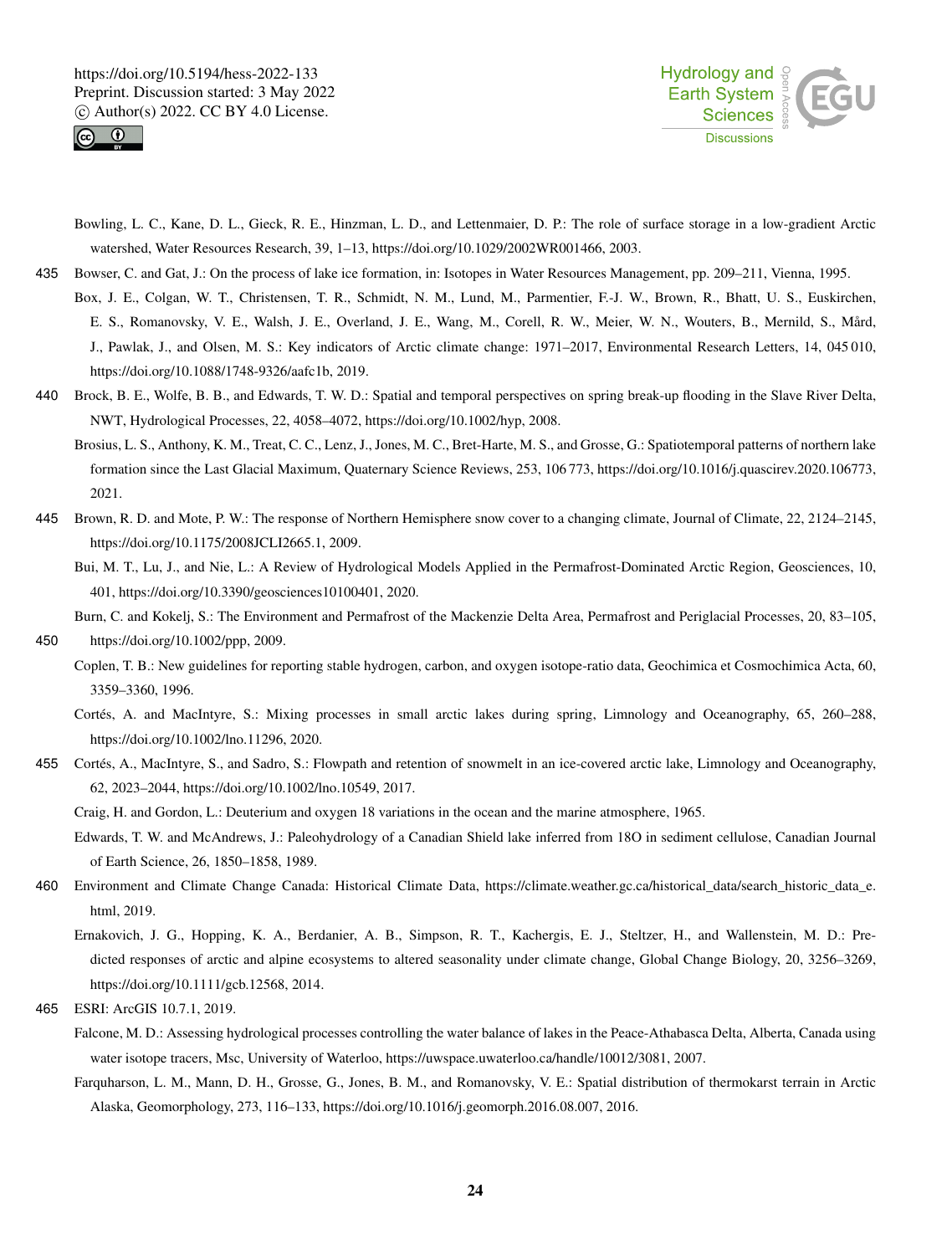

2019.



470 Ferrick, M. G., Calkins, D. J., Perron, N. M., and Kendall, C.: Stable environmental isotopes in lake and river ice cores, in: Ice in Surface Waters, pp. 207–214, 1998.

Ferrick, M. G., Calkins, D. J., Perron, N. M., Cragin, J. H., and Kendall, C.: Diffusion model validation and interpretation of stable isotopes in river and lake ice, Hydrological Processes, 16, 851–872, https://doi.org/10.1002/hyp.374, 2002.

Finger Higgens, R. A., Chipman, J. W., Lutz, D. A., Culler, L. E., Virginia, R. A., and Ogden, L. A.: Changing Lake Dynamics Indicate a Drier 475 Arctic in Western Greenland, Journal of Geophysical Research: Biogeosciences, 124, 870–883, https://doi.org/10.1029/2018JG004879,

- Finlay, J., Neff, J., Zimov, S., Davydova, A., and Davydov, S.: Snowmelt dominance of dissolved organic carbon in highlatitude watersheds: Implications for characterization and flux of river DOC, Geophysical Research Letters, 33, n/a–n/a, https://doi.org/10.1029/2006GL025754, 2006.
- 480 Gibson, J. J. and Edwards, T. W. D.: Regional water balance trends and evaporation-transpiration partitioning from a stable isotope survey of lakes in northern Canada, Global Biogeochemical Cycles, 16, 10–11, https://doi.org/doi: 10.1029/2001GB001839, 2002.

Gibson, J. J. and Prowse, T. D.: Stable isotopes in river ice: identifying primary over-winter streamflow signals and their hydrological significance, Hydrological Processes, 16, 873–890, https://doi.org/10.1002/hyp.366, 2002.

- Gonfiantini, R.: Environmental Isotopes in Lake Studies, in: The Terrestrial Environment, B, pp. 113–168, Elsevier, 485 https://doi.org/10.1016/B978-0-444-42225-5.50008-5, 1986.
- Grosse, G., Romanovsky, V.E., Walter, K., Morgenstern, A., Lantuit, H., and Zimov, S. A.: Distribution of Thermokarst Lakes and Ponds at Three Yedoma Sites in Siberia, Ninth International Conferencnce on Permafrost, pp. 551–556, 2008.
	- Grünberg, I., Wilcox, E. J., Zwieback, S., Marsh, P., and Boike, J.: Linking tundra vegetation, snow, soil temperature, and permafrost, Biogeosciences, 17, 4261–4279, https://doi.org/10.5194/bg-17-4261-2020, 2020.
- 490 Hardy, D. R.: Climatic influences on streamflow and sediment flux into Lake C2, northern Ellesmere Island, Canada, Journal of Paleolimnology, 16, 133–149, https://doi.org/10.1007/BF00176932, 1996.

Hendrey, G. R., Galloway, J. N., and Schofield, C. L.: Temporal and spatial trends in the chemistry of acidified lakes under ice cover., in: International Conference on the Ecological Impact of Acid Precipitation, Brookhaven National Lab, 1980.

Henriksen, A. and Wright, R. F.: Effects of Acid Precipitation on a Small Acid Lake in Southern Norway, Nordic Hydrology, 8, 1–10, 495 https://doi.org/10.2166/nh.1977.0001, 1977.

- Horita, J. and Wesolowski, D. J.: Liquid-vapor fractionation of oxygen and hydrogen isotopes of water from the freezing to the critical temperature, Geochimica et Cosmochimica Acta, 58, 3425–3437, https://doi.org/10.1016/0016-7037(94)90096-5, 1994.
- Jeffries, D. S., Cox, C. M., and Dillon, P. J.: Depression of pH in Lakes and Streams in Central Ontario During Snowmelt, Journal of the Fisheries Research Board of Canada, 36, 640–646, https://doi.org/10.1139/f79-093, 1979.
- 500 Jones, B. M., Grosse, G., Arp, C. D., Jones, M. C., Walter Anthony, K. M., and Romanovsky, V. E.: Modern thermokarst lake dynamics in the continuous permafrost zone, northern Seward Peninsula, Alaska, Journal of Geophysical Research, 116, G00M03, https://doi.org/10.1029/2011JG001666, 2011.
	- Koch, J. C., Sjoberg, Y., O'Donnell, J., Carey, M., Sullivan, P. F., and Terskaia, A.: Sensitivity of headwater streamflow to thawing permafrost and vegetation change in a warming Arctic, Environmental Research Letters, 2, 0–31, https://doi.org/10.1088/1748-9326/ac5f2d, 2022.
- 505 Krogh, S. A. and Pomeroy, J. W.: Impact of future climate and vegetation on the hydrology of an Arctic headwater basin at the tundra-taiga transition, Journal of Hydrometeorology, 20, 197–215, https://doi.org/10.1175/JHM-D-18-0187.1, 2019.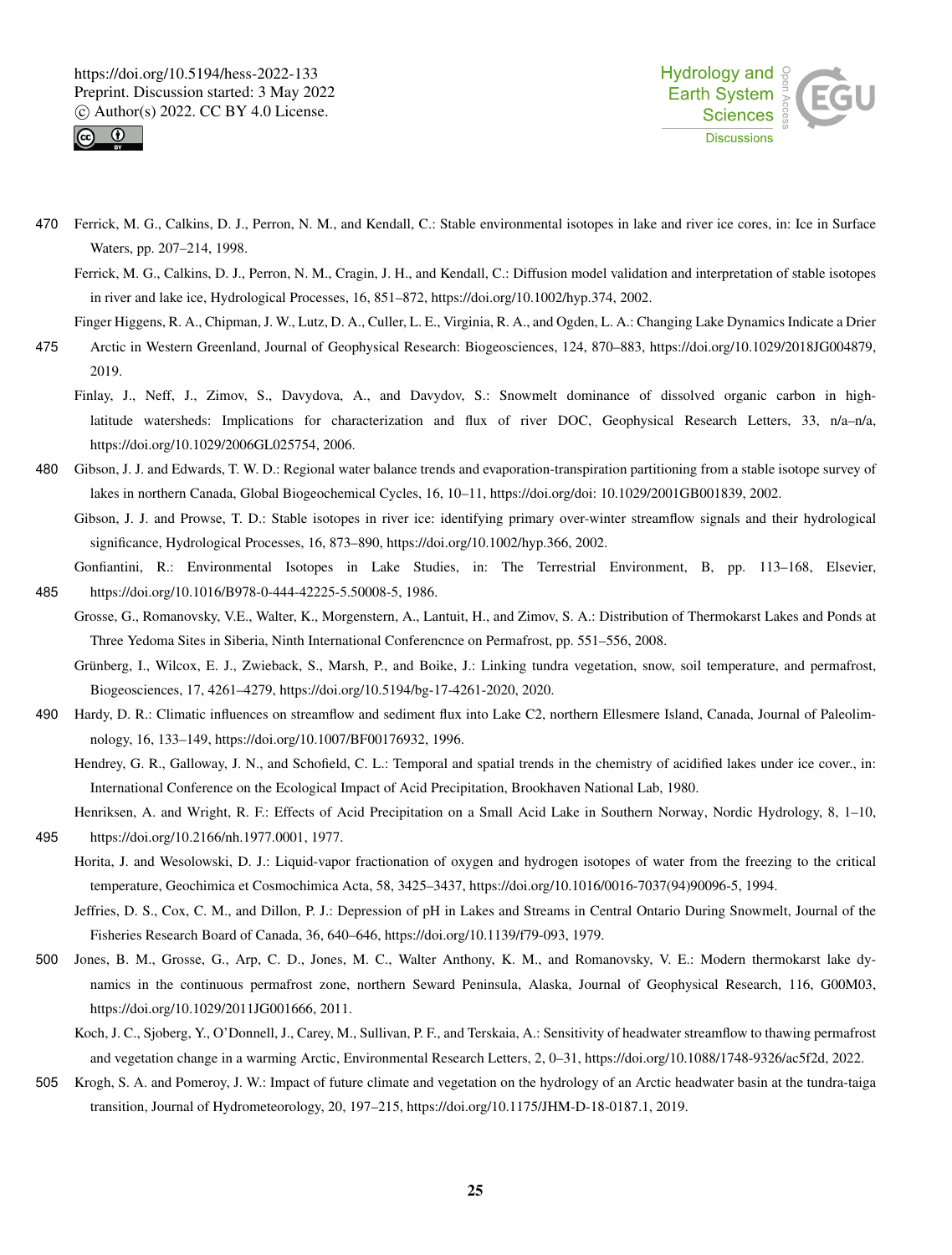



Lantz, T. C., Gergel, S. E., and Kokelj, S. V.: Spatial heterogeneity in the shrub tundra ecotone in the Mackenzie Delta region, Northwest territories: Implications for Arctic environmental change, Ecosystems, 13, 194–204, https://doi.org/10.1007/s10021-009-9310-0, 2010.

Loranty, M. M., Abbott, B. W., Blok, D., Douglas, T. A., Epstein, H. E., Forbes, B. C., Jones, B. M., Kholodov, A. L., Kropp, H., Malhotra, 510 A., Mamet, S. D., Myers-Smith, I. H., Natali, S. M., O'Donnell, J. A., Phoenix, G. K., Rocha, A. V., Sonnentag, O., Tape, K. D., and Walker, D. A.: Reviews and syntheses: Changing ecosystem influences on soil thermal regimes in northern high-latitude permafrost

- regions, https://doi.org/10.5194/bg-15-5287-2018, 2018.
- MacDonald, L. A., Turner, K. W., McDonald, I., Kay, M. L., Hall, R. I., and Wolfe, B. B.: Isotopic evidence of increasing water abundance and lake hydrological change in Old Crow Flats, Yukon, Canada, Environmental Research Letters, 16, 124 024, https://doi.org/10.1088/1748-
- 515 9326/ac3533, 2021.
	- MacKay, M. D., Verseghy, D. L., Fortin, V., and Rennie, M. D.: Wintertime Simulations of a Boreal Lake with the Canadian Small Lake Model, Journal of Hydrometeorology, 18, 2143–2160, https://doi.org/10.1175/JHM-D-16-0268.1, 2017.
	- Marsh, P. and Bigras, S. C.: Evaporation from Mackenzie Delta Lakes, N.W.T., Canada, Arctic and Alpine Research, 20, 220, https://doi.org/10.2307/1551500, 1988.
- 520 Marsh, P. and Lesack, L. F. W.: The hydrologic regime of perched lakes in the Mackenzie Delta: Potential responses to climate change, Limnology and Oceanography, 41, 849–856, https://doi.org/10.4319/lo.1996.41.5.0849, 1996.
	- Marsh, P. and Pomeroy, J.: Meltwater Fluxes At an Arctic Forest-Tundra Site, Hydrological Processes, 10, 1383–1400, https://doi.org/10.1002/(sici)1099-1085(199610)10:10<1383::aid-hyp468>3.3.co;2-n, 1996.

Marsh, P. and Pomeroy, J. W.: Spatial and temporal variations in snowmelt runoff chemistry, Northwest Territories, Canada, Water Resources

525 Research, 35, 1559–1567, https://doi.org/10.1029/1998WR900109, 1999.

Marsh, P., Russell, M., Pohl, S., Haywood, H., and Onclin, C.: Changes in thaw lake drainage in the Western Canadian Arctic from 1950 to 2000, Hydrological Processes, 23, 145–158, https://doi.org/10.1002/hyp.7179, 2009.

Marsh, P., Bartlett, P., MacKay, M., Pohl, S., and Lantz, T.: Snowmelt energetics at a shrub tundra site in the western Canadian Arctic, Hydrological Processes, 24, 3603–3620, https://doi.org/10.1002/hyp.7786, 2010.

- 530 Marsh, P., Mann, P., and Walker, B.: Changing snowfall and snow cover in the western Canadian Arctic, in: 22nd Northern Research Basins Symposium and Workshop, pp. 1–10, Yellowknife, 2019.
	- Myers-Smith, I. H., Forbes, B. C., Wilmking, M., Hallinger, M., Lantz, T., Blok, D., Tape, K. D., Macias-Fauria, M., Sass-Klaassen, U., Lévesque, E., Boudreau, S., Ropars, P., Hermanutz, L., Trant, A., Collier, L. S., Weijers, S., Rozema, J., Rayback, S. A., Schmidt, N. M., Schaepman-Strub, G., Wipf, S., Rixen, C., Ménard, C. B., Venn, S., Goetz, S., Andreu-Hayles, L., Elmendorf, S., Ravolainen, V., Welker,
- 535 J., Grogan, P., Epstein, H. E., and Hik, D. S.: Shrub expansion in tundra ecosystems: dynamics, impacts and research priorities, Environmental Research Letters, 6, https://doi.org/10.1088/1748-9326/6/4/045509, 2011.
	- O'Callaghan, J. F. and Mark, D. M.: The extraction of drainage networks from digital elevation data, Computer Vision, Graphics, and Image Processing, 28, 323–344, 1984.
	- PGC: ArcticDEM, https://www.pgc.umn.edu/data/, 2018.
- 540 Pienitz, R., Smol, J. P., and Lean, D. R.: Physical and chemical limnology of 59 lakes located between the southern Yukon and the Tuktoyaktuk Peninsula, Northwest Territories (Canada), Canadian Journal of Fisheries and Aquatic Sciences, 54, 330–346, https://doi.org/10.1139/f96-274, 1997.
	- Plug, L. J., Walls, C., and Scott, B. M.: Tundra lake changes from 1978 to 2001 on the Tuktoyaktuk Peninsula, western Canadian Arctic, Geophysical Research Letters, 35, 1–5, https://doi.org/10.1029/2007GL032303, 2008.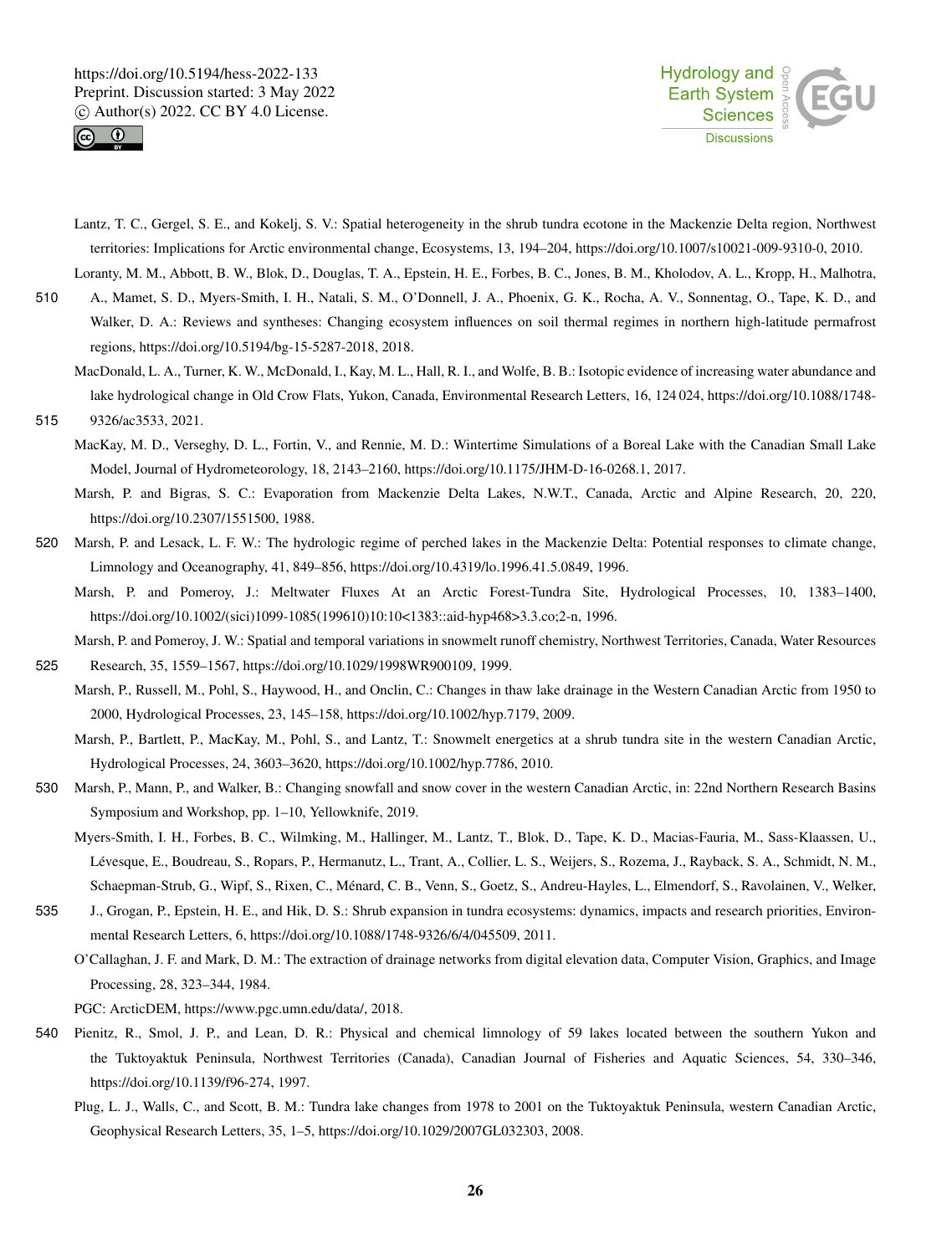



- 545 Pohl, S., Marsh, P., Onclin, C., and Russell, M.: The summer hydrology of a small upland tundra thaw lake: implications to lake drainage, Hydrological Processes, 23, 2536–2546, https://doi.org/10.1002/hyp.7238, 2009.
	- Quinton, W. L. and Marsh, P.: The influence of mineral earth hummocks on subsurface drainage in the continuous permafrost zone, Permafrost and Periglacial Processes, 9, 213–228, https://doi.org/10.1002/(SICI)1099-1530(199807/09)9:3<213::AID-PPP285>3.0.CO;2-E, 1998.
- 550 R Core Team: R: A Language and Environment for Statistical Computing, https://www.r-project.org/, 2021.

Rampton, V. and Wecke, M.: Surficial Geology, Tuktoyaktuk Coastlands, District of Mackenzie, Northwest Territories, Geological Survey of Canada, 1987.

Rampton, V. N.: Quaternary geology of the Tuktoyaktuk coastlands, Northwest Territories, Geological Survey of Canada, 1988.

Remmer, C. R., Owca, T., Neary, L., Wiklund, J. A., Kay, M., Wolfe, B. B., and Hall, R. I.: Delineating extent and magnitude of river flooding 555 to lakes across a northern delta using water isotope tracers, Hydrological Processes, 34, 303–320, https://doi.org/10.1002/hyp.13585, 2020.

Roulet, N. T. and Woo, M. K.: Runoff generation in a low Arctic drainage basin, Journal of Hydrology, 101, 213–226, https://doi.org/10.1016/0022-1694(88)90036-4, 1988.

Schiff, S. and English, M.: Deuterium/hydrogen as a tracer of snowmelt mixing in a small subarctic and a small northern temperate lake., in: Interaction between groundwater and surface water. International symposium., pp. 136–170, Ystad, Sweden, 1988.

- 560 Smith, L. C., Sheng, Y., MacDonald, G. M., and Hinzman, L. D.: Disappearing Arctic Lakes, Science, 308, 1429–1429, https://doi.org/10.1126/science.1108142, 2005.
	- Souchez, R., Tison, J.-L., and Jouzel, J.: Freezing Rate Determination by the Isotopic Composition of the Ice, Geophysical Research Letters, 14, 599–602, 1987.
- Stuefer, S. L., Arp, C. D., Kane, D. L., and Liljedahl, A. K.: Recent Extreme Runoff Observations From Coastal Arctic Watersheds in Alaska, 565 Water Resources Research, 53, 9145–9163, https://doi.org/10.1002/2017WR020567, 2017.
- Surdu, C. M., Duguay, C. R., Brown, L. C., and Fernández Prieto, D.: Response of ice cover on shallow lakes of the North Slope of Alaska to contemporary climate conditions (1950-2011): Radar remote-sensing and numerical modeling data analysis, Cryosphere, 8, 167–180, https://doi.org/10.5194/tc-8-167-2014, 2014.
- Tananaev, N. and Lotsari, E.: Defrosting northern catchments: Fluvial effects of permafrost degradation, Earth-Science Reviews, p. 103996, 570 https://doi.org/10.1016/j.earscirev.2022.103996, 2022.
	- Tetzlaff, D., Piovano, T., Ala-Aho, P., Smith, A., Carey, S. K., Marsh, P., Wookey, P. A., Street, L. E., and Soulsby, C.: Using stable isotopes to estimate travel times in a data-sparse Arctic catchment: Challenges and possible solutions, Hydrological Processes, 32, 1936–1952, https://doi.org/10.1002/hyp.13146, 2018.
- Turner, K. W., Wolfe, B. B., Edwards, T. W. D., Lantz, T. C., Hall, R. I., and Larocque, G.: Controls on water balance of shallow thermokarst 575 lakes and their relations with catchment characteristics: a multi-year, landscape-scale assessment based on water isotope tracers and remote sensing in Old Crow Flats, Yukon (Canada), Global Change Biology, 20, 1585–1603, https://doi.org/10.1111/gcb.12465, 2014.
	- Walsh, J. E., Overland, J. E., Groisman, P. Y., and Rudolf, B.: Ongoing Climate Change in the Arctic, AMBIO, 40, 6–16, https://doi.org/10.1007/s13280-011-0211-z, 2011.
- Walvoord, M. A. and Kurylyk, B. L.: Hydrologic Impacts of Thawing Permafrost—A Review, Vadose Zone Journal, 15, 2–20, 580 https://doi.org/10.2136/vzj2016.01.0010, 2016.
	- Wang, X. and Meijer, H. A.: Ice–liquid isotope fractionation factors for 18O and 2H deduced from the isotopic correction constants for the triple point of water, Isotopes in Environmental and Health Studies, 54, 304–311, https://doi.org/10.1080/10256016.2018.1435533, 2018.